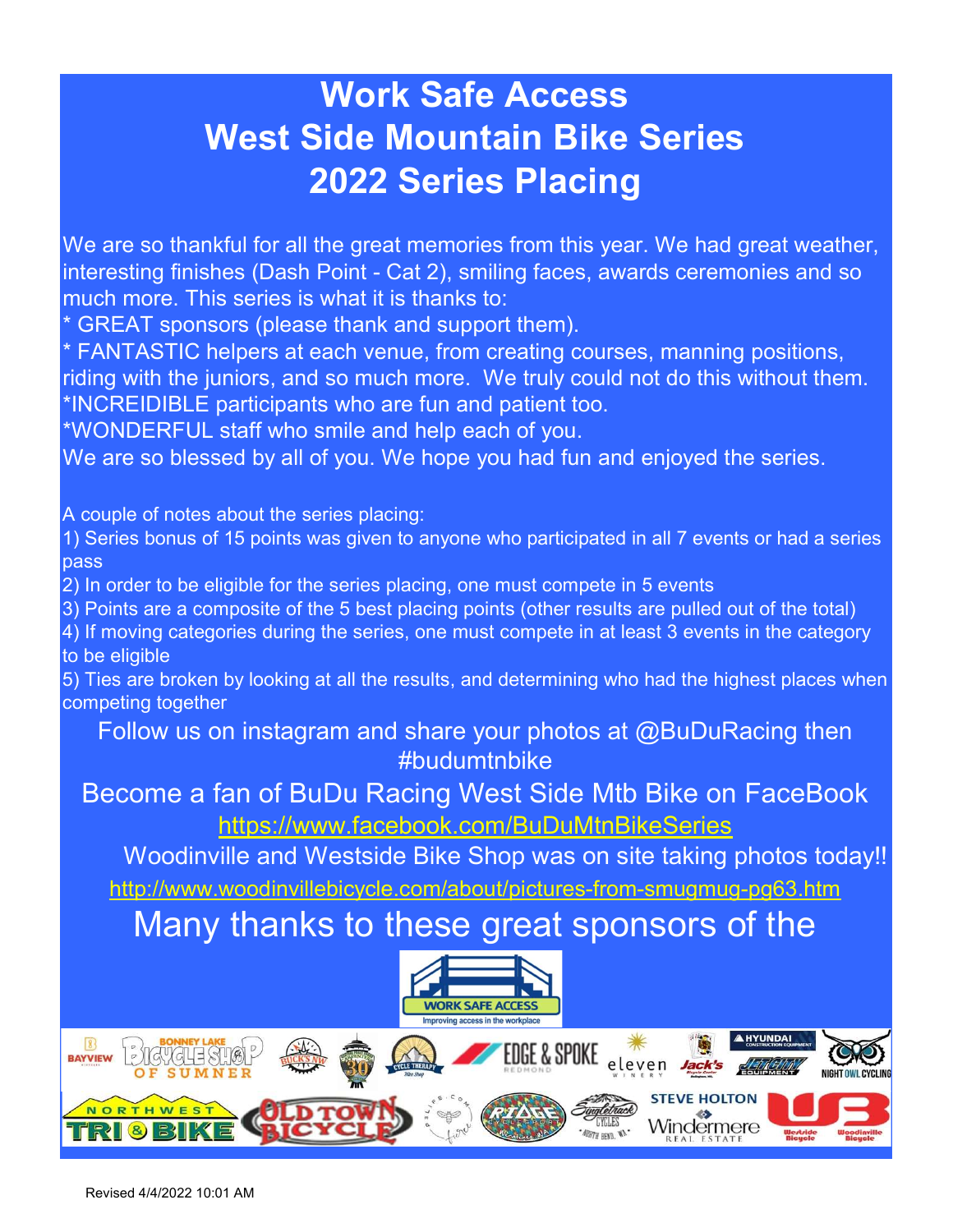| Again, we take \$1 from each registration and adding that to a pool for the series |      |      |      |      |      |      |      |                     |
|------------------------------------------------------------------------------------|------|------|------|------|------|------|------|---------------------|
|                                                                                    | 1/23 | 2/6  | 2/13 | 3/6  | 3/13 | 3/27 | 4/3  | <b>Total Payout</b> |
| Cat 1                                                                              |      |      |      |      |      |      |      |                     |
| Male OPEN                                                                          | \$15 | \$18 | \$9  | \$14 | \$12 | \$7  | \$15 | \$90                |
| Male 35-49                                                                         | \$9  | \$9  | \$6  | \$13 | \$5  | \$9  | \$7  | \$58                |
| Male 50+                                                                           | \$9  | \$11 | \$7  | \$11 | \$11 | \$11 | \$8  | \$68                |
| Female OPEN                                                                        | \$5  | \$9  | \$6  | \$5  | \$6  | \$4  | \$9  | \$44                |
| Female 35-49                                                                       | \$4  | \$5  | \$3  | \$2  | \$1  | \$1  | \$3  | \$19                |
| Female 50+                                                                         | \$2  | \$2  | \$2  | \$1  | \$2  | \$1  | \$1  | \$11                |
|                                                                                    |      |      |      |      |      |      |      |                     |
| <b>Open-Misc</b>                                                                   |      |      |      |      |      |      |      |                     |
| Single Speed                                                                       | \$9  | \$7  | \$3  | \$2  | \$7  | \$3  | \$5  | \$36                |
| <b>Fat Tire</b>                                                                    | \$2  | \$2  | \$3  | \$3  | \$2  | \$2  | \$2  | \$16                |
| Clydesdale                                                                         | \$9  | \$8  | \$9  | \$4  | \$4  | \$2  | \$5  | \$41                |
| Athena                                                                             | \$1  | \$1  | \$1  |      |      | \$2  | \$1  | \$6                 |
|                                                                                    |      |      |      |      |      |      |      |                     |
| Cat 2                                                                              |      |      |      |      |      |      |      |                     |
| Male OPEN                                                                          | \$28 | \$32 | \$20 | \$17 | \$12 | \$12 | \$21 | \$142               |
| Male MS 14&Under                                                                   | \$3  | \$4  | \$2  | \$1  | \$2  | \$2  |      | \$14                |
| Male HS 15-18                                                                      | \$10 | \$9  | \$11 | \$8  | \$14 | \$8  | \$6  | \$66                |
| Male 19-39                                                                         | \$5  | \$5  | \$5  | \$6  | \$4  | \$5  | \$4  | \$34                |
| Male 40-49                                                                         | \$17 | \$15 | \$14 | \$9  | \$15 | \$14 | \$10 | \$94                |
| Male 50-59                                                                         | \$25 | \$31 | \$26 | \$19 | \$12 | \$17 | \$14 | \$144               |
| Male 60+                                                                           | \$15 | \$14 | \$12 | \$6  | \$10 | \$6  | \$5  | \$68                |
| Female MS 14&Under                                                                 | \$1  |      | \$2  | \$1  |      | \$1  |      | \$5                 |
| Female HS 15-18                                                                    | \$3  | \$3  | \$3  | \$1  | \$2  | \$3  | \$2  | \$17                |
| Female 19-39                                                                       | \$9  | \$7  | \$6  | \$7  | \$4  | \$6  | \$7  | \$46                |
| Female 40-49                                                                       | \$5  | \$3  | \$3  | \$2  | \$4  |      | \$3  | \$20                |
| Female 50+                                                                         | \$4  | \$10 | \$7  | \$5  | \$6  |      | \$4  | \$36                |
|                                                                                    |      |      |      |      |      |      |      |                     |
| Cat <sub>3</sub>                                                                   |      |      |      |      |      |      |      |                     |
| Male Elm 11&Under                                                                  | \$11 | \$5  | \$7  | \$7  | \$9  | \$1  | \$6  | \$46                |
| Male MS 12-14                                                                      | \$11 | \$9  | \$9  | \$6  | \$15 | \$7  | \$8  | \$65                |
| Male HS 15-18                                                                      | \$9  | \$7  | \$6  | \$5  | \$4  | \$10 | \$3  | \$44                |
| Male 19-34                                                                         | \$2  | \$2  | \$3  | \$1  | \$2  | \$1  | \$3  | \$14                |
| Male 35-49                                                                         | \$8  | \$6  | \$5  | \$1  | \$6  | \$3  | \$3  | \$32                |
| Male 50+                                                                           | \$18 | \$27 | \$15 | \$9  | \$16 | \$9  | \$11 | \$105               |
| Female Elm 11& Under                                                               | \$4  | \$2  |      | \$1  | \$3  |      | \$3  | \$13                |
| Female MS 12-14                                                                    | \$3  | \$5  | \$3  | \$3  | \$3  | \$2  | \$2  | \$21                |
| Female HS 15-18                                                                    | \$5  | \$1  | \$3  | \$2  | \$2  | \$1  | \$2  | \$16                |
| Female 19-34                                                                       | \$6  | \$3  | \$5  | \$4  | \$2  | \$2  | \$2  | \$24                |
| Female 35-49                                                                       | \$8  | \$9  | \$8  | \$5  | \$4  | \$7  | \$3  | \$44                |
| Female 50+                                                                         | \$4  | \$4  | \$1  |      | \$1  | \$4  | \$1  | \$15                |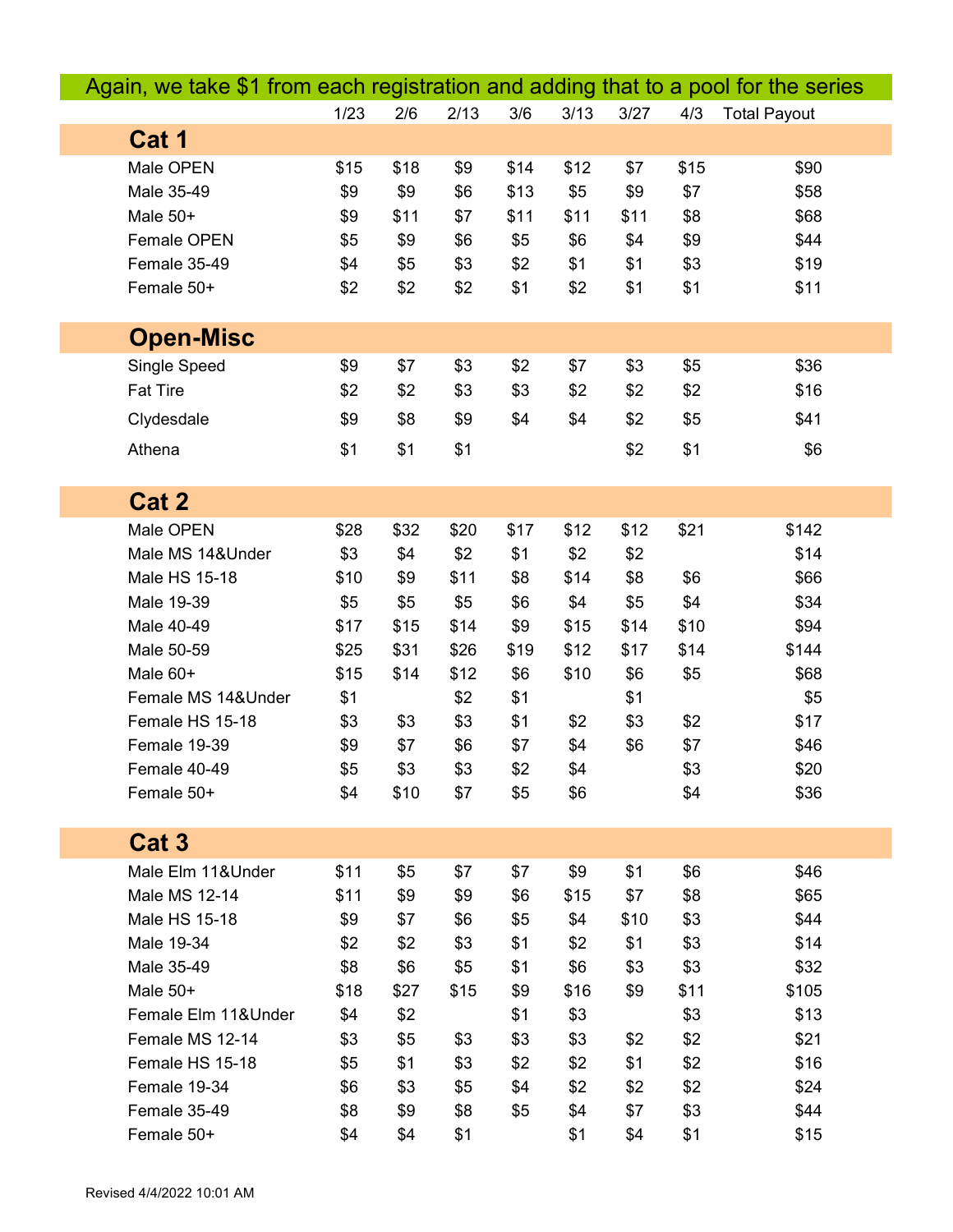### BuDu Racing, Ilc **BuDu Racing, Ilc** Work Safe Access ~ West Side Mountain Bike Series

|                 |            |                             |                | Work Safe Access, Bayview Blcycle, Buck's Northwest, Central Puget Sound Carpenters Local 30, Cycle    |                 |     |                                |                    |                   |                |                                          |                 |              |                 |                   |                          |                       |                          |                                                                                 |                 |                  |                |                                                                                                                 |                |     |                             |
|-----------------|------------|-----------------------------|----------------|--------------------------------------------------------------------------------------------------------|-----------------|-----|--------------------------------|--------------------|-------------------|----------------|------------------------------------------|-----------------|--------------|-----------------|-------------------|--------------------------|-----------------------|--------------------------|---------------------------------------------------------------------------------|-----------------|------------------|----------------|-----------------------------------------------------------------------------------------------------------------|----------------|-----|-----------------------------|
|                 |            | Please support the          |                | Therapy, Edge & Spoke, Eleven Winery, Jack's Bicycle Center, Jet City Equipment, Night Owl Cycling,    |                 |     |                                |                    |                   |                |                                          |                 |              |                 |                   |                          |                       |                          |                                                                                 |                 |                  |                |                                                                                                                 |                |     |                             |
|                 |            | following sponsors:         |                | Northwest Tri & Bike, Old Town Bicycle, Peak Performance and Prevention, Ridge Cyclesport, Singletrack |                 |     |                                |                    |                   |                |                                          |                 |              |                 |                   |                          |                       |                          |                                                                                 |                 |                  |                |                                                                                                                 |                |     |                             |
|                 |            |                             |                | Cycles, Steve Holton Real Estate, and Woodinville Bicycle.                                             |                 |     |                                |                    |                   |                |                                          |                 |              |                 |                   |                          |                       |                          |                                                                                 |                 |                  |                |                                                                                                                 |                |     |                             |
| ass?            | Current    | <b>First Name Last Name</b> |                | <b>Team</b>                                                                                            | <b>Division</b> | ್ನಿ | සී<br><b>City</b>              | Place<br>1/23      | Points<br>1/23    | 2/6 Place      | 2/6 Points                               | Place<br>2/13   | 2/13 Points  | Place<br>3/6    | 3/6 Points        | 3/13 Plac                | Points<br>3/13        | 3/27 Place               | Points<br>3/27                                                                  | Place<br>4/3    | Points<br>4/3    |                | <b>The Second Second Second</b><br><b>CONSECTED</b><br><b>CONSECTED</b><br><b>CONSECTED</b><br><b>CONSECTED</b> |                |     | Series<br>Points<br>Placing |
| ASP             | 140        | Evan                        | <b>Plews</b>   | <b>RIDGE Cyclesport</b>                                                                                | Open-1          |     | 46   M   Wenatchee             | $\overline{1}$     | 125               |                | 1   125                                  | $\overline{1}$  | 125          | $\overline{2}$  | 120               |                          |                       | $\overline{1}$           | 125                                                                             |                 |                  | 15             | Yes                                                                                                             | $\sqrt{5}$     | 635 | <b>First</b>                |
| N <sub>o</sub>  | 118 Keith  |                             | Robinson       | Hagens Berman                                                                                          | Open-1          |     | 37 M Kent                      | $\mathbf{3}$       | 115               | $\overline{4}$ |                                          | $\overline{2}$  | 120          |                 |                   |                          | $1 \vert 125 \vert 2$ |                          | 120                                                                             |                 | $2 \mid 120$     | $\overline{0}$ | Yes                                                                                                             |                | 600 | <b>Second</b>               |
| <b>No</b>       | 29         | Jordan                      | Robertson      |                                                                                                        | Open-1          |     | 31 M Everett                   | C <sub>180</sub> - | 54                |                | C <sub>2</sub> )-3 90 C <sub>2</sub> )-2 |                 | 95           | 9 <sup>°</sup>  | 88                |                          | 6 100                 | $\overline{4}$           | 110                                                                             | 5 <sup>5</sup>  | 105              | 15             | Yes                                                                                                             |                | 515 | <b>Third</b>                |
| <b>ASP</b>      | 54         | Michael                     | Copenhaver     |                                                                                                        | Open-1          |     | 31 M Langley                   | 15                 | 82                | 17             | 80                                       | 8               | 92           | 14              | 83                |                          | $10 \vert 87$         |                          | $5 \mid 105$                                                                    | 11              | 86               | 15             | Yes                                                                                                             |                | 468 | <b>Fourth</b>               |
| A-5P            | $115$ Alex |                             | Walker         | Old Town Bicycle Ritzman Construction                                                                  | Open-1          |     | 41   M   Tacoma                | 10                 | 87                |                |                                          |                 | 96           |                 |                   | $\overline{7}$           | 96                    |                          |                                                                                 | 9               | 88               | $\overline{0}$ | Yes                                                                                                             | $\overline{5}$ | 451 | Fifth                       |
| <b>No</b>       | 104        | Sterling                    | Quinn          | Pizza Pals                                                                                             | Open-1          |     | 29   M Seattle                 | 5 <sup>5</sup>     | 105               |                |                                          |                 |              | $\mathbf{3}$    | $\vert$ 115       |                          | $3 \mid 115$          |                          |                                                                                 |                 | 3   115          | $\overline{0}$ | No                                                                                                              | $\overline{4}$ | 450 |                             |
| $Y-5P$          | 79         | $ $ Theo                    | Mason-Todd     | North Kitsap Mt Vikes                                                                                  | Open-1          |     | $15 \mid M$<br>Poulsbo         | 14                 | 83                |                | 16 81 9                                  |                 | 88           |                 |                   |                          | $11 \vert 86$         |                          |                                                                                 | 13              | 84               | $\overline{0}$ | Yes                                                                                                             | 5              | 422 |                             |
| A-5P            | 117        | Mahlon                      | Houk           | Pizza Pals                                                                                             | Open-1          |     | 29 M Seattle                   | $\overline{7}$     | 96                |                |                                          |                 |              | 6 <sup>1</sup>  | 100               |                          | $2 \mid 120$          |                          |                                                                                 |                 | 6   100          | $\overline{0}$ | No                                                                                                              | $\overline{4}$ | 416 |                             |
| <b>No</b>       |            | 130 Mark                    | Doane          |                                                                                                        | Open-1          |     | 47   M Tacoma                  | C <sub>2</sub>     | $\overline{1}$    |                | $10$ 87 4                                |                 | 110          |                 |                   |                          |                       |                          | $12 \ 85 \ 6 \ 100$                                                             |                 |                  | $\mathbf{0}$   | Yes                                                                                                             | 5 <sub>5</sub> | 383 |                             |
| <b>No</b>       | 55         | Aran                        | Connolly       | Team Booger                                                                                            | Open-1          |     | 15 M Seattle                   | 12                 | 85                |                | $11 \t86 \t6$                            |                 | 100          | 8               | 92                |                          |                       |                          |                                                                                 |                 |                  | $\mathbf{0}$   | <b>No</b>                                                                                                       | $\overline{4}$ | 363 |                             |
|                 |            |                             |                |                                                                                                        |                 |     |                                |                    |                   |                |                                          |                 |              |                 |                   |                          |                       |                          |                                                                                 |                 |                  |                |                                                                                                                 |                |     |                             |
| <b>No</b>       | 114 Scott  |                             | Scholz         | <b>Biciclista US</b>                                                                                   | 35-49           |     | 39 M Portland                  | $1 \vert$          | 125               |                | $2 \mid 120 \mid$                        | $\vert$ 1       | 125          | $6\phantom{.}6$ | 100               | $\overline{1}$           |                       |                          | $125$ 2 120                                                                     | $3^{\circ}$     |                  | 15             | Yes                                                                                                             |                | 630 | First                       |
| <b>ASP</b>      |            | 138 Garth                   | Gourley        | Project 529 Legion                                                                                     | 35-49           |     | 41   M   Port Ludlow           | $2^{\circ}$        | 120               | $\mathbf{3}$   | 115                                      | 2 <sup>1</sup>  | 120          | $\mathbf{3}$    | 115               |                          | 2 120                 | 4                        | $110$ 4                                                                         |                 | 110 <sup>°</sup> | 15             | Yes                                                                                                             |                | 605 | <b>Second</b>               |
| ASP             | 135        | Matt                        | Seguin         | Unavita Racing                                                                                         | 35-49           |     | 43 M Kirkland                  | $\overline{4}$     |                   |                | $110 \ 6 \ 100$                          | 5               | 105          | $8\phantom{1}$  | 92                |                          | $3 \mid 115 \mid 7$   |                          | 96                                                                              |                 | 6   100          | 15             | Yes                                                                                                             |                | 545 | <b>Third</b>                |
| <b>ASP</b>      | 99         | Nathar                      | Holmes         | Broadmark/Mt Si Racing                                                                                 | 35-49           |     | 49   M   North Bend            | $C2-1$             |                   | $C2O-5$        | $\overline{1}$                           | 3 <sup>1</sup>  | 115          | $\overline{7}$  | 96                |                          |                       |                          | $4$ 110 6 100                                                                   | $5^{\circ}$     | 105              | 15             | Yes                                                                                                             |                | 542 | <b>Fourth</b>               |
| <b>No</b>       |            | 137 Dustin                  | Shaffer        | Fell Swoop Racing                                                                                      | 35-49           |     | 39   M Lake Forest Park   8    |                    | 92                |                | 7 96 6                                   |                 | 100          | 9               | 88                | $5 \mid 105 \mid 8 \mid$ |                       |                          | 92                                                                              | $\overline{7}$  | 96               | 15             | Yes                                                                                                             |                | 504 | <b>Fifth</b>                |
|                 |            |                             |                |                                                                                                        |                 |     |                                |                    |                   |                |                                          |                 |              |                 |                   |                          |                       |                          |                                                                                 |                 |                  |                |                                                                                                                 |                |     |                             |
| <b>ASP</b>      | 147        | Brian                       | Smith          | Taco Time NW                                                                                           | $50+$           |     | 52 M Renton                    |                    | 1   125           | 2              | 120 <sub>1</sub>                         | $\overline{1}$  | 125          | $\overline{2}$  | 120               |                          |                       |                          | $1 \mid 125 \mid 2 \mid 120$                                                    | $\overline{1}$  | 125              | 15             | Yes                                                                                                             |                | 635 | First                       |
| $A-5P$          | 143        | Matt                        | Albee          | <b>Eleven Winery</b>                                                                                   | $50+$           | 52  | <b>Balnongge</b><br>M          | $2^{\circ}$        | 120               |                | $\vert$ 1   125                          | 2               | 120          | 1               | 125               |                          |                       | 2 120 0                  | $\blacktriangleleft$                                                            |                 |                  | 15             | Yes                                                                                                             |                | 625 | <b>Second</b>               |
| <b>ASP</b>      | 148        | James                       | Christensen    |                                                                                                        | $50+$           |     | <b>Inland</b><br>55   M Tacoma | $\overline{4}$     | 110               |                | 3   115                                  | $\mathbf{3}$    | 115          | $\mathbf{3}$    | 115               |                          |                       |                          | 3   115   3   115                                                               | $5\overline{)}$ | 105              | 15             | Yes                                                                                                             |                | 590 | <b>Third</b>                |
| $A-5P$          | 150 Chris  |                             | Wood           |                                                                                                        | $50+$           |     | 58   M   Maple Valley          |                    | $3 \mid 115 \mid$ | 5 <sup>1</sup> | 405 <sub>z</sub>                         | $5\overline{5}$ | 105          | 5 <sup>5</sup>  | 105               |                          |                       | $5 \mid 105 \mid 6 \mid$ |                                                                                 |                 | $100 \t3 \t115$  | 15             | Yes                                                                                                             |                | 560 | <b>Fourth</b>               |
| <b>No</b>       | 86         | Pat                         | Miller         | Hagens Berman                                                                                          | $50+$           |     | 51   M Sammamish               | $C2-2$             | 95                |                | 4 110 4 110                              |                 |              |                 |                   |                          |                       |                          | $6 \mid 100 \mid 5 \mid 105$                                                    |                 |                  | $\Omega$       | Yes                                                                                                             |                | 520 | Fifth                       |
| No              |            | 136 Phillip                 | <b>Kriss</b>   | <b>NWTB Old Farts</b>                                                                                  | $50+$           |     | 63   M   Maple Valley          |                    | $7 \vert 96$      |                | 9886100                                  |                 |              |                 |                   |                          |                       | 8 92 8 92                |                                                                                 |                 |                  | $\overline{0}$ | Yes                                                                                                             | 5              | 468 |                             |
|                 |            |                             |                |                                                                                                        |                 |     |                                |                    |                   |                |                                          |                 |              |                 |                   |                          |                       |                          |                                                                                 |                 |                  |                |                                                                                                                 |                |     |                             |
| <b>No</b>       | $331$ Doug |                             | Graver         | <b>RIDGE Cyclesport</b>                                                                                | SS              |     | 57 M Snohomish                 |                    | $3 \mid 115$      |                |                                          |                 | $2 \mid 120$ |                 |                   |                          |                       |                          | $1 \mid 125 \mid 1 \mid 125$                                                    |                 | 1   125          | $\overline{0}$ | Yes                                                                                                             | 5              | 610 | <b>First</b>                |
| <b>No</b>       | 354        | Matthew                     | Kelley         |                                                                                                        | SS              |     | 37 M Seattle                   |                    |                   | <b>7</b>       | 96                                       |                 |              | $\overline{2}$  | 120               |                          | $2 \mid 120$          |                          |                                                                                 | 2               | 120              | $\overline{0}$ | No                                                                                                              | $\overline{4}$ | 456 |                             |
| $A-5P$          | 341 Quin   |                             | Kennedy        | Seattle RUSH Racing                                                                                    | SS              |     | 37   M Seattle                 |                    | $4 \mid 110$      |                |                                          |                 |              | 3 <sup>2</sup>  | $115$ 5 105       |                          |                       |                          |                                                                                 | $4 \mid$        | 110              | $\overline{0}$ | <b>No</b>                                                                                                       | $\overline{4}$ | 440 |                             |
|                 |            |                             |                |                                                                                                        |                 |     |                                |                    |                   |                |                                          |                 |              |                 |                   |                          |                       |                          |                                                                                 |                 |                  |                |                                                                                                                 |                |     |                             |
| ASP             | 325        | Jason                       | Martin         |                                                                                                        | FT.             |     | 42   M Everett                 | 1                  | 125               |                | $\vert$ 1   125                          | $1 \mid 125$    |              | $\overline{1}$  | 125               |                          | 1   125               |                          |                                                                                 | $\overline{1}$  | 125              | 15             | Yes                                                                                                             | 6              | 640 | First                       |
| $A-5P$          |            | 342 Stephen                 | Benson         | <b>RIDGE Cyclesport</b>                                                                                | FT.             |     | 57   M Snohomish               |                    |                   |                | 2   120   2   120   2                    |                 | 120          | $\mathbf{3}$    | 115               |                          |                       |                          |                                                                                 | 2 <sup>1</sup>  | 120              | $\overline{0}$ | Yes                                                                                                             | 5 <sub>5</sub> | 595 | <b>Second</b>               |
|                 |            |                             |                |                                                                                                        |                 |     |                                |                    |                   |                |                                          |                 |              |                 |                   |                          |                       |                          |                                                                                 |                 |                  |                |                                                                                                                 |                |     |                             |
| <b>No</b>       |            | 347 Nathan                  | Thayer         | Night Owl Cycling                                                                                      | Clydes          |     | <b>Balnpridge</b><br>49 M      | 8                  | 92                | <b>7</b>       | 96                                       | $\overline{4}$  | 110          | $\mathbf{3}$    | 115               |                          |                       |                          | $\begin{array}{ c c c c c c c c c } \hline 2 & 120 & 1125 \ \hline \end{array}$ | 2               | 120              | 15             | Yes                                                                                                             |                | 605 | First                       |
| $A-5P$          |            | 369 Shawn                   | Peerson        | <b>Unavita Racing</b>                                                                                  | Clydes          |     | 52   M   Woodinville           | 5 <sup>5</sup>     | 105               | 5 <sup>1</sup> | 105                                      | 5 <sup>5</sup>  | 105          | $2^{\circ}$     | $120$ 3 115 2 120 |                          |                       |                          |                                                                                 |                 | $3 \mid 115$     | 15             | Yes                                                                                                             |                | 590 | <b>Second</b>               |
| $A-5P$          | 375 Don    |                             | <b>McBride</b> | Unavita Racing                                                                                         | Clydes          |     | 56   M Ravensdale              |                    |                   |                | 6   100   6   100                        | 6               | 100          |                 |                   |                          | 4   110               |                          |                                                                                 |                 | 4 110            | $\overline{0}$ | Yes                                                                                                             | 5              | 520 | <b>Third</b>                |
| No <sub>1</sub> |            | 353 Derek                   | Parsons        | <b>RIDGE Cyclesport</b>                                                                                | Clydes          |     | 34 M Kirkland                  |                    |                   |                | $1 \mid 125 \mid 1 \mid 125$             |                 |              |                 | $1 \mid 125$      |                          |                       |                          |                                                                                 | 1 <sup>1</sup>  | 125              | $\overline{0}$ | <b>No</b>                                                                                                       | $\overline{4}$ | 500 |                             |
|                 |            |                             |                |                                                                                                        |                 |     |                                |                    |                   |                |                                          |                 |              |                 |                   |                          |                       |                          |                                                                                 |                 |                  |                |                                                                                                                 |                |     |                             |
|                 |            |                             |                |                                                                                                        |                 |     |                                |                    |                   |                |                                          |                 |              |                 |                   |                          |                       |                          |                                                                                 |                 |                  |                |                                                                                                                 |                |     |                             |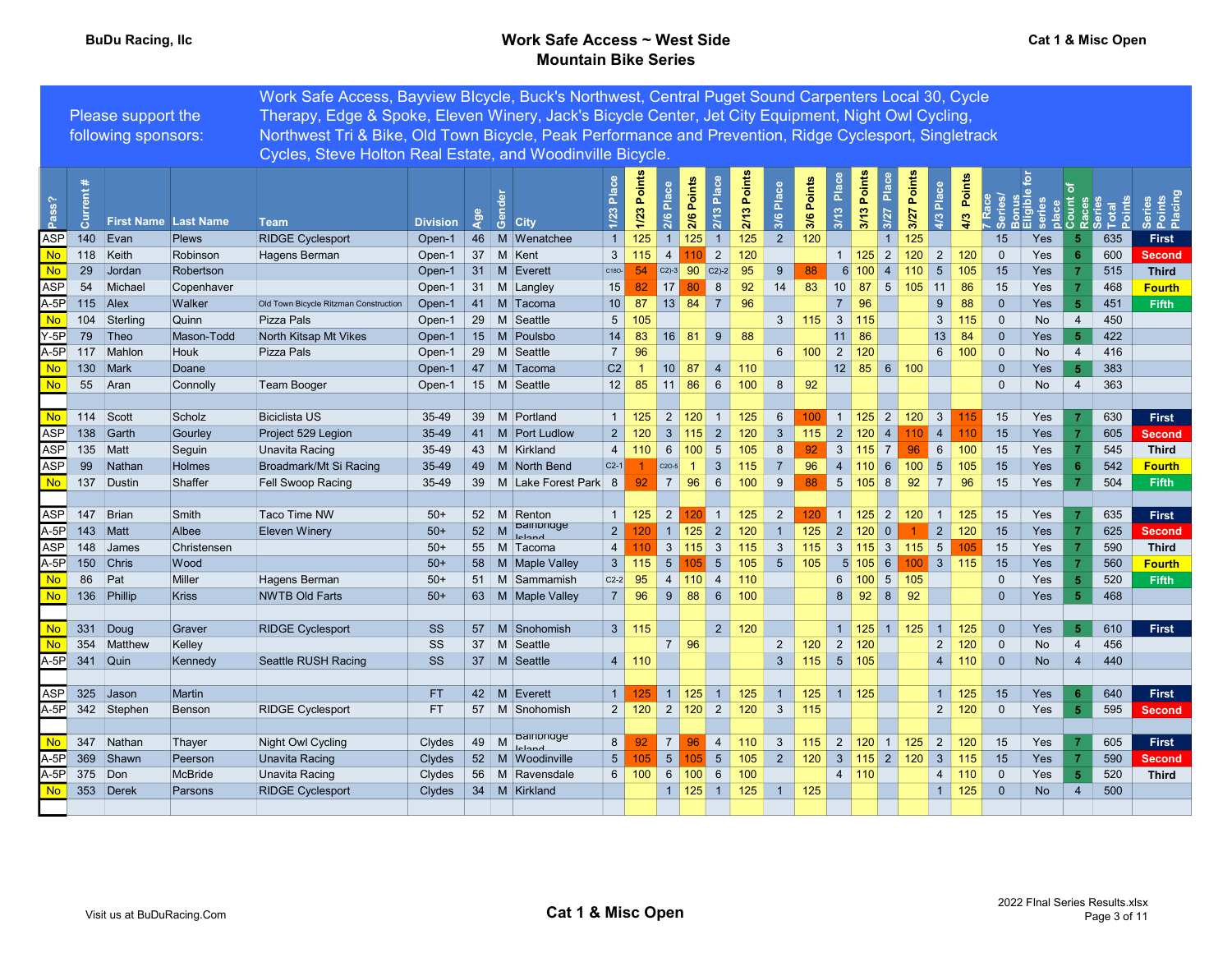## BuDu Racing, IIc **BuDu Racing, IIc** Work Safe Access ~ West Side Mountain Bike Series

| ີທ             |            |             | <b>First Name Last Name</b> | <b>Team</b>              | <b>Division</b> |    | <b>City</b>         |                | ட<br>1/23        |                 | int.<br>Ö<br>$\mathbf{a}$<br>2/6 |                | ௳   |                 | $\frac{1}{2}$<br>3/6 | W                   | oint<br>⊾<br>ë, |                | oint<br>Δ.<br>2 | $\frac{a}{b}$  |     |                |           |    |     |               |
|----------------|------------|-------------|-----------------------------|--------------------------|-----------------|----|---------------------|----------------|------------------|-----------------|----------------------------------|----------------|-----|-----------------|----------------------|---------------------|-----------------|----------------|-----------------|----------------|-----|----------------|-----------|----|-----|---------------|
|                |            | $103$ Myla  | Doane                       |                          | Open-1          | 14 | ŏ<br>$F$ Tacoma     | $C2-1$         | 100 <sub>1</sub> |                 | $2   120  $                      | 2 <sup>1</sup> | 120 |                 |                      |                     | 2   120         |                | 125             |                |     | $\Omega$       | Yes       |    | 585 | <b>First</b>  |
| <b>No</b>      | 84         | Kele        | Murdin                      | Keller Rorhbach          | Open-1          | 48 | F Bothell           |                |                  |                 | 3 115                            | 3 <sup>1</sup> | 115 |                 | 125                  | $5^{\circ}$         | 105             |                |                 | 2              | 120 | $\overline{0}$ | Yes       |    | 580 | <b>Second</b> |
|                |            |             |                             |                          |                 |    |                     |                |                  | 8 <sup>1</sup>  |                                  | $92 \ 6$       |     |                 |                      |                     |                 |                |                 |                |     |                |           |    |     |               |
| <b>YSP</b>     | 111        | Sarah       | Fitsch                      | <b>RIDGE Cyclesport</b>  | Open-1          | 17 | F Wenatchee         |                | $5 \mid 105$     |                 |                                  |                | 100 | 3 <sup>1</sup>  | 115                  |                     |                 |                | 110             | $6^{\circ}$    | 100 | 15             | Yes       |    | 545 | <b>Third</b>  |
| $A-5P$         | $102$ Ella |             | Dorband                     | Breakfast Racing Team    | Open-1          |    | $37 \mid F$ Seattle | 3 <sup>1</sup> | 115              |                 | 96                               |                |     | $2^{\circ}$     | 120 <sup>1</sup>     | 6 100               |                 |                |                 | 5 <sub>5</sub> | 105 | $\overline{0}$ | Yes       |    | 536 | <b>Fourth</b> |
| <b>No</b>      |            | 125 Monilee | Keller                      | Breakfast Racing Team    | Open-1          | 45 | F Redmond           |                | 1   125          |                 | 125                              | 1 <sup>1</sup> | 125 |                 |                      |                     |                 |                |                 |                | 125 | $\overline{0}$ | <b>No</b> |    | 500 |               |
| $A-5P$         | 126        | Bry         | Osmonson                    | Breakfast Racing Team    | Open-1          | 31 | -F.<br>Seattle      | $2^{\circ}$    | 120              | 9 <sup>1</sup>  | 88                               |                |     | $5\overline{)}$ | 105 <sub>1</sub>     |                     |                 | $\mathbf{3}$   | 115             |                |     | $\overline{0}$ | No        |    | 428 |               |
| <b>No</b>      |            | 66 Torin    | Kelsey                      | Galbraith Gravity Riders | Open-1          | 16 | Mount Vernon<br>-F. | $C2-1$         |                  |                 | 100 $C_2$ -1 100 $C_2$ -1        |                | 100 | $\overline{4}$  | 110                  |                     |                 |                |                 |                |     | $\mathbf{0}$   | <b>No</b> |    | 410 |               |
|                |            |             |                             |                          |                 |    |                     |                |                  |                 |                                  |                |     |                 |                      |                     |                 |                |                 |                |     |                |           |    |     |               |
| $A-5P$         | 56         | Frances     | Sun                         | Breakfast Racing Team    | 35-49           | 36 | Seattle<br>-F       | $ C2-2 $       | 95               |                 | 2 120                            | 2 <sup>1</sup> | 120 | $2^{\circ}$     | 120                  |                     |                 |                |                 |                | 125 | $\overline{0}$ | Yes       | 5. | 580 | First         |
|                |            |             |                             |                          |                 |    |                     |                |                  |                 |                                  |                |     |                 |                      |                     |                 |                |                 |                |     |                |           |    |     |               |
| N <sub>o</sub> | 141 Lori   |             | Brazel                      | <b>PCP Racing</b>        | $50+$           | 60 | $F$ Federal Way     | 2 <sup>1</sup> |                  | $\vert 2 \vert$ |                                  | $120$ 2        | 120 |                 | 125                  | $1 \vert 125 \vert$ |                 | $\blacksquare$ | 125             |                | 125 | 15             | Yes       |    | 635 | <b>First</b>  |
|                |            |             |                             |                          |                 |    |                     |                |                  |                 |                                  |                |     |                 |                      |                     |                 |                |                 |                |     |                |           |    |     |               |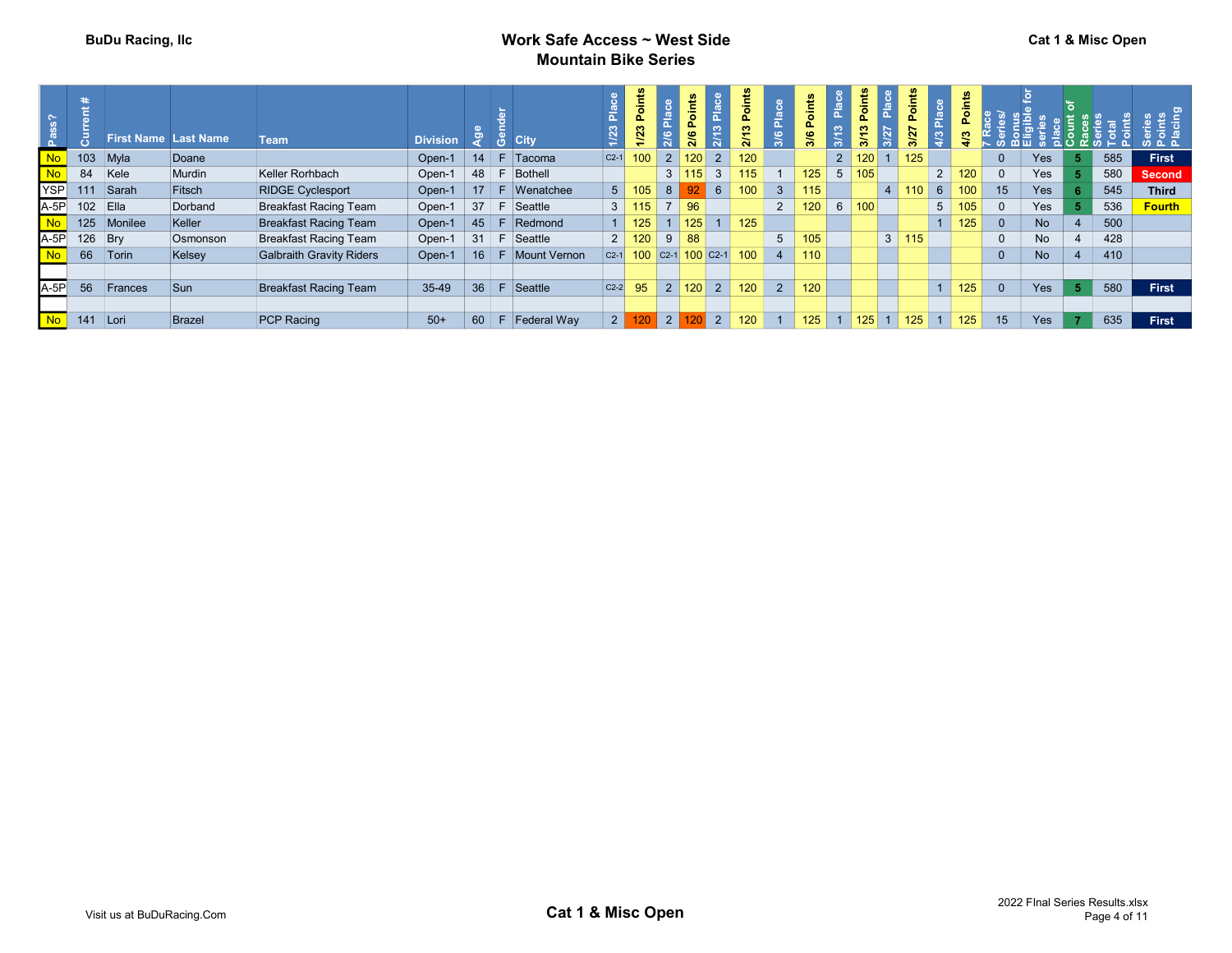### BuDuRacing, LLC **BuDuRacing, LLC** BuDuRacing, LLC Mountain Bike Series

|                        |           |                            |                           | Work Safe Access, Bayview Blcycle, Buck's Northwest, Central Puget Sound Carpenters Local 30, Cycle Therapy,                                  |                     |          |                                                    |                       |                |                                                                        |                     |                 |              |                      |               |                           |             |                 |               |                 |                    |                              |                   |                                  |                           |                             |
|------------------------|-----------|----------------------------|---------------------------|-----------------------------------------------------------------------------------------------------------------------------------------------|---------------------|----------|----------------------------------------------------|-----------------------|----------------|------------------------------------------------------------------------|---------------------|-----------------|--------------|----------------------|---------------|---------------------------|-------------|-----------------|---------------|-----------------|--------------------|------------------------------|-------------------|----------------------------------|---------------------------|-----------------------------|
|                        |           |                            |                           | Please support the following Edge & Spoke, Eleven Winery, Jack's Bicycle Center, Jet City Equipment, Night Owl Cycling, Northwest Tri & Bike, |                     |          |                                                    |                       |                |                                                                        |                     |                 |              |                      |               |                           |             |                 |               |                 |                    |                              |                   |                                  |                           |                             |
|                        |           | sponsors:                  |                           | Old Town Bicycle, Peak Performance and Prevention, Ridge Cyclesport, Singletrack Cycles, Steve Holton Real                                    |                     |          |                                                    |                       |                |                                                                        |                     |                 |              |                      |               |                           |             |                 |               |                 |                    |                              |                   |                                  |                           |                             |
|                        |           |                            |                           | Estate, and Woodinville Bicycle.                                                                                                              |                     |          |                                                    |                       |                |                                                                        |                     |                 |              |                      |               |                           |             |                 |               |                 |                    |                              |                   |                                  |                           |                             |
| Pass?                  | å         | <b>First Name</b>          | <b>Last Name</b>          | <b>Team</b>                                                                                                                                   | <b>Division</b>     | ಞ        | ്യ<br><b>City</b>                                  | Plac<br>1/23          | 1/23 Points    | 2/6 Place                                                              | Points<br>2/6       | 2/13 Place      | 2/13 Points  | 3/6 Place            | Points<br>3/6 | $P^{\text{loc}}$<br>3/13  | 3/13 Points | Place<br>3/27   | 3/27 Points   | Place<br>4/3    | Points<br>4/3      |                              | <b>' 찍!!! 않 흥</b> | Count                            | Series<br>Total<br>Points | Series<br>Points<br>Placing |
| <b>No</b>              | 249 Vesa  |                            | Suomalainen               |                                                                                                                                               | Open-2              |          | 60 M Woodinville                                   | $\mathbf{3}$          | 90             | $\overline{2}$                                                         | 95                  | $\overline{1}$  | 100          | $\overline{1}$       | 100           | $\overline{0}$            |             |                 |               | $8\phantom{1}$  | 67                 | $\mathbf{0}$                 | Yes               | 6                                | 452                       | First                       |
| <b>No</b>              |           | 232 Jaxon                  | Williams                  | Broadmark/Mt Si Racing                                                                                                                        | Open-2              |          | 13 M Issaquah                                      | 9                     | 63             | $\overline{4}$                                                         | 85                  | $\overline{4}$  | 85           | 5                    | 80            | $\mathbf{3}$              | 90          | 3 <sup>5</sup>  | 90            | $5\phantom{.0}$ | 80                 | 15                           | Yes               |                                  | 445                       | <b>Second</b>               |
| <b>No</b>              |           | 278 Jacob                  | Soares                    | Broadmark/Mt Si Racing                                                                                                                        | Open-2              |          | 16   M   Kirkland                                  | 13                    | 59             | 10                                                                     | 62                  | $\mathbf{3}$    | 90           | $\mathbf{3}$         | 90            | $\bullet$                 | 100         |                 |               | 10              | 62                 | $\mathbf{0}$                 | Yes               | 6                                | 404                       | <b>Third</b>                |
| <b>No</b>              |           | 225 Jesse                  | Favia                     |                                                                                                                                               | Open-2              | 41       | M Renton                                           |                       |                | 8                                                                      | 67                  | $5\phantom{.0}$ | 80           | $\overline{2}$       | 95            | $\overline{4}$            | 85          |                 |               | $6\phantom{.}6$ | 75                 | $\mathbf{0}$                 | Yes               | -5                               | 402                       | <b>Fourth</b>               |
| $A-5P$                 |           | 284 Joshua                 | Melanson                  |                                                                                                                                               | Open-2 $\vert$ 43   |          | M Puyallup                                         | 15                    | 57             | 18                                                                     |                     |                 | 71           | $\boldsymbol{8}$     | 67            | $6\phantom{.}6$           | 75          | $6\overline{6}$ | 75            | 11              | 61                 | 15                           | Yes               |                                  | 364                       | Fifth                       |
| $A-5P$                 |           | 235 Buck                   | Giles                     | <b>Buck's Northwest</b>                                                                                                                       | Open-2              | 33       | M Hoquiam                                          | 16                    | 56             | 19                                                                     |                     | 9               | 63           | 15<br>$\overline{4}$ | 57            | 8                         | 67          | 7 <sup>1</sup>  | 71            |                 |                    | $\Omega$                     | Yes               | 6                                | 314                       |                             |
| <b>No</b><br><b>No</b> |           | 228 Antoine<br>244 Albert  | <b>Issa</b><br>Ordelheide | <b>Night Owl Cycling</b><br><b>Buck's Northwest</b>                                                                                           | Open-2<br>Open-2    | 58<br>43 | M Kingston<br>M<br>Pacific Beach                   | $5\overline{)}$<br>17 | 80<br>55       | $6 \mid$<br>16                                                         | 75<br>56            | 10              | 62           | 10                   | 85<br>62      | 10                        | 62          |                 |               | 9<br>16         | 63<br>56           | $\mathbf{0}$<br>$\mathbf{0}$ | <b>No</b><br>Yes  | $\overline{4}$<br>6              | 303<br>298                |                             |
| <b>No</b>              |           | 240 Michael                | <b>Brazel</b>             | PCP Racing                                                                                                                                    | Open-2              | 58       | M Federal Way                                      |                       |                |                                                                        |                     | 11              | 61           | $\mathbf{0}$         | $\mathbf{1}$  | $5\phantom{.0}$           | 80          | $\overline{4}$  | 85            | 13              | 59                 | $\mathbf 0$                  | Yes               | 5 <sub>5</sub>                   | 286                       |                             |
| <b>No</b>              |           | 267 Kenton                 | Kostenko                  |                                                                                                                                               | Open-2              | 16       | M Wenatchee                                        |                       |                |                                                                        |                     | 13              | 59           | 9                    | 63            |                           |             | $5\overline{)}$ | 80            | 14              | 58                 | $\mathbf{0}$                 | No                | $\overline{4}$                   | 260                       |                             |
| $A-5P$                 |           | 242 Adam                   | Wujick                    | Taco Time NW                                                                                                                                  | Open-2              | 48       | M Kirkland                                         | 11                    | 61             | 12 60                                                                  |                     | 8               | 67           |                      |               | 9                         | 63          |                 |               |                 | $\mathbf{0}$       | $\Omega$                     | <b>No</b>         | $\overline{4}$                   | 251                       |                             |
| <b>No</b>              | 251   lan |                            | Hansen                    |                                                                                                                                               | Open-2              | 16       | M<br>Wenatchee                                     | 22                    | 50             | 23                                                                     | 49                  | 17              | 55           |                      |               |                           |             | 9               | 63            |                 | $\mathbf{0}$       | $\Omega$                     | No                | $\overline{4}$                   | 217                       |                             |
| <b>No</b>              |           | 250 Robby                  | Hansen                    |                                                                                                                                               | Open-2              | 48       | M<br>Wenatchee                                     | 23                    | 49             | $30 \mid 42 \mid$                                                      |                     | 19              | 53           |                      |               |                           |             |                 | $10 \mid 62$  |                 | $\mathbf{0}$       | $\Omega$                     | <b>No</b>         | $\overline{4}$                   | 206                       |                             |
| <b>No</b>              |           | 274 (Moe) Ryan             | Kelsey                    |                                                                                                                                               |                     |          | Open-2   45   M   Mount Vernon                     | $O-3$                 | $\blacksquare$ | $C2A-8$ 1                                                              |                     |                 | $\mathbf{1}$ | 14                   | 58            |                           |             |                 |               |                 | $\mathbf{0}$       | $\mathbf{0}$                 | No                | $\overline{4}$                   | 61                        |                             |
|                        |           |                            |                           |                                                                                                                                               |                     |          |                                                    |                       |                |                                                                        |                     |                 |              |                      |               |                           |             |                 |               |                 |                    |                              |                   |                                  |                           |                             |
| No.                    |           | 525 Soren                  | O'Neil                    | North Kitsap Mt Vikes                                                                                                                         |                     |          | $HS15-18$ 16 M Poulsbo                             | $\overline{2}$        | 95             | $3 \mid 90$                                                            |                     | 6               | 75           | $\overline{1}$       | 100           | 6                         | 75          |                 | $1 \vert 100$ | $\overline{1}$  | 100                | 15                           | Yes               | 7                                | 500                       | First                       |
| <b>No</b>              |           | 472 Cameron                | <b>Hiers</b>              | Tahoma Mountain Bike Team                                                                                                                     |                     |          | $HS15-18$   17   M   Maple Valley                  | $\mathbf{3}$          | 90             | $1 \vert 100 \vert$                                                    |                     | $\overline{7}$  | 71           | $\overline{3}$       | 90            | $2^{\circ}$               | 95          |                 | 85            |                 |                    | $\Omega$                     | Yes               | -6                               | 460                       | <b>Second</b>               |
| <b>YSP</b>             |           | 530 Gavin                  | Lee                       | Tahoma Mountain Bike Team                                                                                                                     | $HS15-18$ 16 M Kent |          |                                                    | 9                     | 63             |                                                                        |                     | $\overline{4}$  | 85           | $\overline{4}$       | 85            | $\mathbf{3}$              | 90          | $\overline{2}$  | 95            | $\mathbf{3}$    | 90                 | 15                           | Yes               | 6                                | 460                       | <b>Third</b>                |
| <b>YSP</b>             |           | 403 Palladyn               | Adsitt                    | Tahoma Mountain Bike Team                                                                                                                     |                     |          | $HS15-18$ 15 M Maple Valley                        | $C3-5$                | 55             | 7 71                                                                   |                     | 10              | 62           | $\overline{7}$       | 71            | 8                         | 67          | 8               | 67            | $\overline{4}$  | 85                 | 15                           | <b>Yes</b>        | -7                               | 376                       | <b>Fourth</b>               |
| <b>YSP</b>             |           | 567 Orion                  | Koosmann                  | Tahoma Mountain Bike Team                                                                                                                     |                     |          | $HS15-18$ 16 M Lake Tapps                          | 6                     | 75             |                                                                        | $8 \mid 67 \mid 11$ |                 | 61           | 8                    | 67            | 12                        | 60          |                 |               |                 | $\Omega$           | 15                           | Yes               | 5                                | 345                       | Fifth                       |
| $Y-5P$                 |           | 605 Aiden                  | Kraft                     | <b>NOMBIES</b>                                                                                                                                |                     |          | $HS15-18$ 15 M Port Townsend                       | $ C3-3 $              | 65             | $ $ C3-1 75 C3-1                                                       |                     |                 | 75           | $C3-1$ 75            |               | $\vert$ C <sub>3</sub> -1 | 75          | $6^{\circ}$     | 75            | 6               | 75                 | 15                           | Yes               | $\overline{7}$                   | 390                       |                             |
| <b>No</b>              | 490   Win |                            | Jones                     | North Kitsap Mt Vikes                                                                                                                         |                     |          | $HS15-18$ 16 M Sequim                              | 1 <sup>1</sup>        | 100            | 6   75                                                                 |                     | $\overline{2}$  | 95           |                      |               | $\overline{4}$            | 85          |                 |               |                 | $\Omega$           | $\Omega$                     | No                | $\overline{4}$                   | 355                       |                             |
| <b>No</b><br><b>No</b> |           | 458   Isaac<br>523 Elliott | <b>Betz</b><br>Collamore  | Tahoma Mountain Bike Team                                                                                                                     | HS15-18             |          | $HS15-18$ 16   M   Mount Vernon<br>15   M Enumclaw | $C3-4$                | 60             | $2 \mid 95$                                                            |                     | 8<br>5          | 67<br>80     | $2 \mid$             | 95            | $\sqrt{5}$                | 80          | 7 <sup>1</sup>  | 71            | $\overline{2}$  | $\mathbf{0}$<br>95 | $\mathbf{0}$<br>$\Omega$     | <b>No</b><br>No   | $\overline{4}$<br>$\overline{4}$ | 328<br>315                |                             |
| $Y-5P$                 |           | 460 Justin                 | White                     | Tahoma Mountain Bike Team                                                                                                                     |                     |          | $HS15-18$ 16 M Maple Valley                        | 7 <sup>1</sup>        | 71             | $\begin{array}{ c c c }\n\hline\n\text{C3-3} & \text{65}\n\end{array}$ |                     | 9               | 63           |                      |               | 10 <sup>°</sup>           | 62          |                 |               |                 | $\mathbf{0}$       | $\mathbf{0}$                 | <b>No</b>         | $\overline{4}$                   | 261                       |                             |
|                        |           |                            |                           |                                                                                                                                               |                     |          |                                                    |                       |                |                                                                        |                     |                 |              |                      |               |                           |             |                 |               |                 |                    |                              |                   |                                  |                           |                             |
| ASP                    |           | 522 Zachary                | Oster                     | Gene Johnson Cycling Team                                                                                                                     | 19-39               |          | 25   M   Renton                                    | $\mathbf{1}$          | 100            | 1   100                                                                |                     | $\overline{1}$  | 100          | $\overline{1}$       | 100           | $\overline{1}$            | 100         |                 |               |                 | $\mathbf{0}$       | 15                           | Yes               | -5                               | 515                       | First                       |
| <b>No</b>              |           | 471 Anthony                | Ottinger                  | Tahoma Mountain Bike Team                                                                                                                     | 19-39               |          | 19   M   Maple Valley                              | $\overline{2}$        | 95             | $2 \mid 95$                                                            |                     | $\mathbf{3}$    | 90           | $\overline{2}$       | 95            | $\overline{2}$            | 95          | 1               | 100           | $\overline{1}$  | 100                | 15                           | Yes               |                                  | 500                       | <b>Second</b>               |
| ASP                    |           | 515 Josiah                 | Hudson                    |                                                                                                                                               | 19-39               |          | $28$   M   Bremerton                               | 3 <sup>1</sup>        | 90             | $4 \mid$                                                               | 85                  | $\overline{4}$  | 85           | $\mathbf{3}$         | 90            | $\mathbf{3}$              | 90          | 2               | 95            | $\overline{2}$  | 95                 | 15                           | Yes               | $\mathbf{7}$                     | 475                       | <b>Third</b>                |
|                        |           |                            |                           |                                                                                                                                               |                     |          |                                                    |                       |                |                                                                        |                     |                 |              |                      |               |                           |             |                 |               |                 |                    |                              |                   |                                  |                           |                             |
| <b>ASP</b>             |           | 521 Jason                  | Eidsness                  | Night Owl Cycling                                                                                                                             | 40-49               |          | 45   M Bremerton                                   | $5\overline{)}$       | 80             | $\overline{3}$                                                         | 90                  | $\overline{2}$  | 95           | $\overline{2}$       | 95            | $\overline{1}$            | 100         | $\overline{4}$  |               | $\overline{2}$  | 95                 | 15                           | Yes               |                                  | 490                       | First                       |
| ASP                    |           | 545 Joshua                 | Miller                    |                                                                                                                                               | 40-49               | 46       | M Kirkland                                         | 8                     | 67             | $\overline{7}$                                                         |                     | $\mathbf{3}$    | 90           | $\mathbf{3}$         | 90            | $5\overline{)}$           | 80          | $5\overline{)}$ | 80            | $\overline{1}$  | 100                | 15                           | Yes               | -7                               | 455                       | Second                      |
| <b>ASP</b>             | 488 Alan  |                            | Pavkovic                  | <b>Epic Racing</b>                                                                                                                            | 40-49               |          | 48   M   Maple Valley                              | $6\phantom{.}6$       | 75             | $6\overline{6}$                                                        |                     | $\overline{4}$  | 85           | $5\phantom{.0}$      | 80            | $\overline{2}$            | 95          | 6               | 75            | $\mathbf{3}$    | 90                 | 15                           | Yes               | $\overline{7}$                   | 440                       | <b>Third</b>                |
| $A-5P$                 |           | 552 Jerry                  | England                   | North Kitsap Mt Vikes                                                                                                                         | 40-49               |          | 41   M   Bremerton                                 | $C3-4$                | 60             | $C3-4$                                                                 |                     | 9               | 63           | 8                    | 67            | 10                        | 62          | 11              | 61            | $\overline{7}$  | 71                 | 15                           | Yes               |                                  | 339                       | <b>Fourth</b>               |
| ASP                    |           | 463 Nathan                 | Bankston                  | Northwest Veterans MTB                                                                                                                        | 40-49               |          | 43   M   TacomaJBLM                                | 13                    | 59             | 10 62                                                                  |                     |                 |              | $\overline{7}$       | 71            | 13                        | 59          | 8               | 67            | 9               | 63                 | 15                           | Yes               | 6                                | 337                       | Fifth                       |
| <b>No</b>              |           | 566 Batzaya                | Baatar                    |                                                                                                                                               | 40-49               | 46       | M Tacoma                                           |                       |                |                                                                        |                     | 11              | 61           | 9                    | 63            | 11                        | 61          | $\overline{7}$  | 71            | 6               | 75                 | $\Omega$                     | Yes               | $\overline{5}$                   | 331                       |                             |
| <b>No</b>              |           | 457 Christian              | Pappert                   |                                                                                                                                               | 40-49               |          | 43   M   Kirkland                                  | 7 <sup>1</sup>        | 71             |                                                                        |                     | $\overline{7}$  | 71           |                      |               | $6\phantom{1}6$           | 75          | $3 \mid$        | 90            |                 | $\mathbf{0}$       | $\mathbf{0}$                 | No                | $\overline{4}$                   | 307                       |                             |
| <b>No</b>              |           | 514 Randy                  | Salamon                   | Hodala                                                                                                                                        | 40-49               | 49       | M Tacoma                                           | 10 <sup>1</sup>       | 62             | 4                                                                      | 85                  | $5\phantom{.0}$ | 80           |                      |               | 8                         | 67          |                 |               |                 | $\mathbf{0}$       | $\Omega$                     | No                | $\overline{4}$                   | 294                       |                             |
| <b>No</b>              | 441 Eric  |                            | Trujillo                  |                                                                                                                                               | 40-49               |          | 40   M Tacoma                                      | 15                    | 57             | $13$ 59 11 61                                                          |                     |                 |              |                      |               | 15                        | 57          |                 |               |                 | $\mathbf{0}$       | $\mathbf{0}$                 | <b>No</b>         | $\overline{4}$                   | 234                       |                             |
|                        |           |                            |                           |                                                                                                                                               |                     |          |                                                    |                       |                |                                                                        |                     |                 |              |                      |               |                           |             |                 |               |                 |                    |                              |                   |                                  |                           |                             |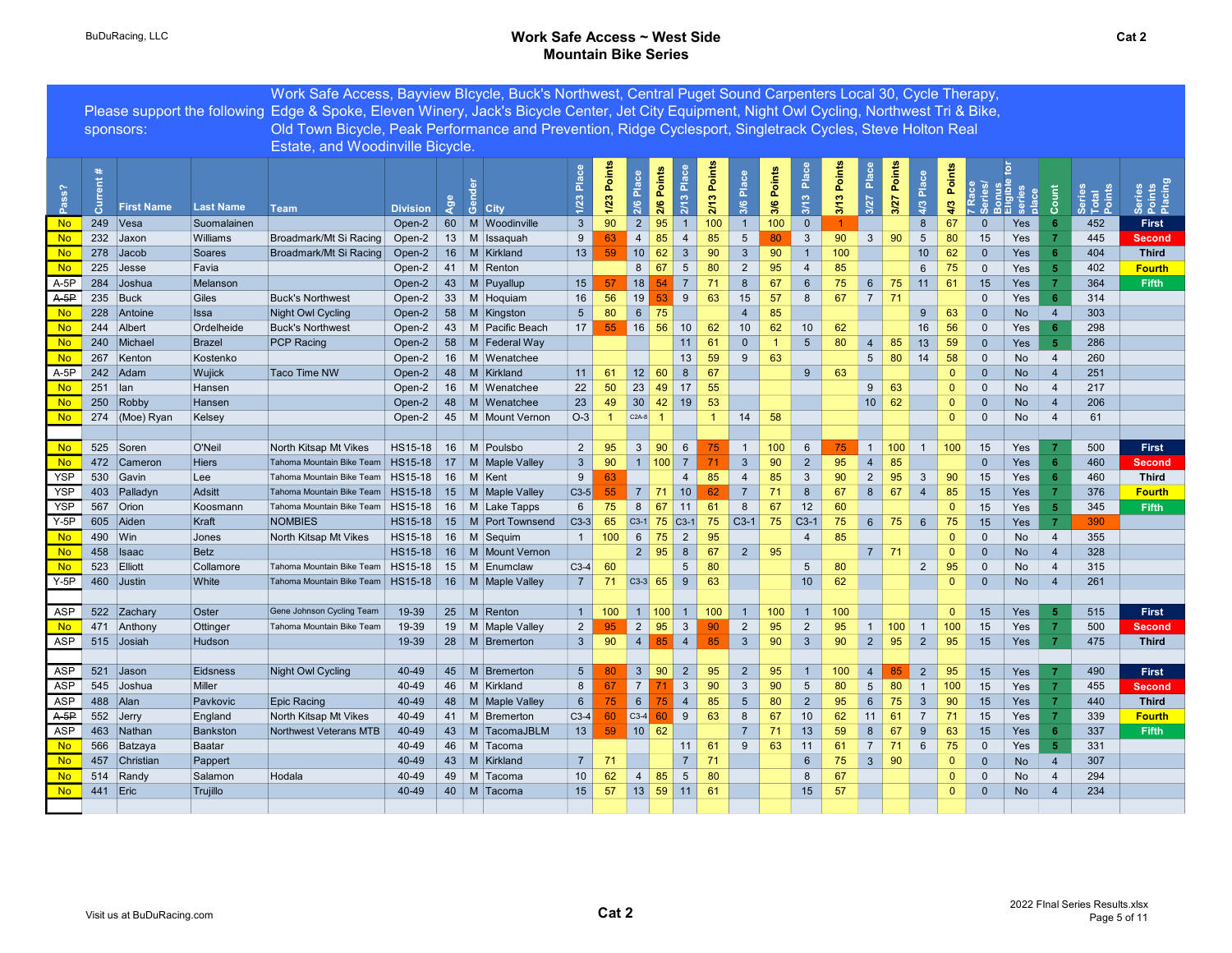#### BuDuRacing, LLC **BuDuRacing, LLC** BuDuRacing, LLC Mountain Bike Series

| Pass?               | ā          | <b>First Name</b> | <b>Last Name</b>  | <b>Team</b>                                  | <b>Division</b> | ge<br>4 | ්රී<br>City                 | 운<br>1/23         | 1/23 Points | Place<br>2/6        | 2/6 Points   | Place<br>2/13               | 2/13 Points | Place<br>3/6                   | 3/6 Points | 3/13 Place                       | Points<br>3/13 | Place<br>3/27   | Points<br>3/27 | Place<br>4/3                     | Points<br>4/3 |                              | place      | Count             | Total<br>Point | Series<br>Points<br>Placing   |  |
|---------------------|------------|-------------------|-------------------|----------------------------------------------|-----------------|---------|-----------------------------|-------------------|-------------|---------------------|--------------|-----------------------------|-------------|--------------------------------|------------|----------------------------------|----------------|-----------------|----------------|----------------------------------|---------------|------------------------------|------------|-------------------|----------------|-------------------------------|--|
| ASP                 | 508        | $ $ Carl          | Franssen          |                                              | 50-59           |         | 58 M Anacortes              | $\overline{7}$    | 71          | $\mathbf{3}$        | 90           | $5\overline{)}$             | 80          | $2^{\circ}$                    | 95         | $\overline{1}$                   | 100            |                 |                |                                  | $\Omega$      | 15                           | Yes        | $\sqrt{5}$        | 451            | First                         |  |
| <b>No</b>           |            | 519 Vince         | Partridge         | Unavita Racing                               | 50-59           |         | 51   M Seattle              | $5\phantom{.0}$   | 80          | $\overline{4}$      | 85           | $\overline{1}$              | 100         |                                |            |                                  |                | $\overline{2}$  | 95             | $\mathbf{3}$                     | 90            | $\Omega$                     | Yes        | -5                | 450            | <b>Second</b>                 |  |
| $A-5P$              | 539        | Scott             | Long              | <b>Unavita Racing</b>                        | 50-59           |         | 58   M Sammamish            | $6\overline{6}$   | 75          | 1                   | 100          | $\mathbf{3}$                | 90          |                                |            | $\mathbf{3}$                     | 90             | $\overline{4}$  | 85             | $5\phantom{1}$                   | 80            | $\mathbf{0}$                 | Yes        | - 6               | 445            | <b>Third</b>                  |  |
| <b>No</b>           |            | 495 James         | <b>Beieler</b>    | Fanatik Bike Co                              | 50-59           |         | 53   M   Bellingham         | 8                 | 67          | $6\overline{6}$     | 75           | $\overline{4}$              | 85          | $\mathbf{3}$                   | 90         |                                  |                | $\mathbf{3}$    | 90             |                                  | $\Omega$      | $\Omega$                     | Yes        | -5                | 407            | <b>Fourth</b>                 |  |
| No                  |            | 428 Christopher   | <b>Baxter</b>     | <b>RIDGE Cyclesport</b>                      | 50-59           |         | 51   M   Wenatchee          |                   |             | 15                  | 57           | 8                           | 67          |                                |            | $\overline{4}$                   | 85             | 1               | 100            | $\overline{2}$                   | 95            | $\mathbf 0$                  | <b>Yes</b> | -5                | 404            | Fifth                         |  |
| <b>No</b>           | 468        | Peter             | Paulino           | Where are the donuts                         | 50-59           |         | 55   M   Oak Harbor         | $\mathbf{3}$      | 90          | $7 \mid 71$         |              | $\overline{2}$              | 95          |                                |            |                                  |                |                 |                | $\overline{1}$                   | 100           | $\Omega$                     | No         | $\overline{4}$    | 356            |                               |  |
| ASP                 | 537        | Mark              | <b>Michel</b>     | <b>Key Pen Pirates</b>                       | 50-59           |         | 59 M Lakebay                | 9                 | 63          | 10                  | 62           | 10 <sup>°</sup>             | 62          |                                |            | $5\overline{)}$                  | 80             |                 |                | 8                                | 67            | 15                           | Yes        | $\sqrt{5}$        | 349            |                               |  |
| $A-5P$              | 466        | Mike              | Ermak             | Thrillarita                                  | 50-59           |         | 50   M   Redmond            |                   |             | $14 \mid 58$        |              | 13                          | 59          | $\overline{7}$                 | 71         |                                  |                | 10              | 62             | 10                               | 62            | $\Omega$                     | Yes        | -5                | 312            |                               |  |
| No                  | 430        | Daniel            | DeLong            | Thrillarita                                  | 50-59           |         | 59   M   Redmond            |                   |             | 19   53             |              | 16                          | 56          | 12 <sup>°</sup>                | 60         |                                  |                | 11              | 61             | 9                                | 63            | $\mathbf{0}$                 | Yes        | -5                | 293            |                               |  |
| <b>No</b>           |            | 409 Scott         | <b>McNees</b>     | <b>Team Nemesis</b>                          | 50-59           |         | 51   M   Poulsbo            |                   |             |                     |              | $\overline{7}$              | 71          | 5                              | 80         |                                  |                | 8               | 67             | $\overline{7}$                   | 71            | $\mathbf{0}$                 | No         | $\overline{4}$    | 289            |                               |  |
| ASP                 |            | 540 Robert        | Pommier           | North Kitsap Mt Vikes                        | 50-59           |         | 53 M Poulsbo                | 20                | 52          | 26                  |              | 25                          | 47          | 17                             | 55         |                                  |                | 15              | 57             | 13                               | 59            | 15                           | Yes        | - 6               | 285            |                               |  |
| <b>No</b>           |            | 536 Kevin         | Judson            |                                              | 50-59           |         | 51   M Seattle              | 19                | 53          | $\boxed{25}$        | 47           | 22                          | 50          | 14                             | 58         | 10 <sup>°</sup>                  | 62             |                 |                | 11                               | 61            | $\Omega$                     | Yes        | - 6               | 284            |                               |  |
| <b>No</b>           |            | 604 Juan          | Abreu             | <b>Unavita Racing</b>                        | 50-59           |         | 53   M Sammamish            |                   |             | $C3-14$ 33          |              | $ C3-8 $                    | 42          |                                |            | $C3-7$                           | 46             | 14              | 58             | 12                               | 60            | $\mathbf{0}$                 | Yes        | $\sqrt{5}$        | 239            |                               |  |
| <b>No</b>           | 465 Erik   |                   | Sigurdson         | Unavita Racing                               | 50-59           |         | 53   M Snohomish            | 24                | 48          | 30                  | 42           |                             |             | 16                             | 56         |                                  |                | 13              | 59             |                                  | $\Omega$      | $\mathbf{0}$                 | <b>No</b>  | $\overline{4}$    | 205            |                               |  |
| <b>No</b>           |            | 562 Brent         | Perez             | <b>Taco Time NW</b>                          | 50-59           |         | 55   M Seattle              |                   |             |                     |              | $6\overline{6}$             | 75          |                                |            | $\mathbf 0$                      | $\overline{1}$ | $\overline{0}$  | $\overline{1}$ | 6                                | 75            | $\overline{0}$               | <b>No</b>  | $\overline{4}$    | 152            |                               |  |
|                     |            |                   |                   |                                              |                 |         |                             |                   |             |                     |              |                             |             |                                |            |                                  |                |                 |                |                                  |               |                              |            |                   |                |                               |  |
| A-5P                | 507        | Rick<br>437 Kevin | Raymond           | Old Town Bicycle Ritzman Construction        | $60+$           | 68      | 62 M Olalla<br>M Silverdale | 1<br>$\mathbf{3}$ | 100<br>90   | $\mathbf{3}$        | 1 100 <br>90 | $2^{\circ}$<br>$\mathbf{3}$ | 95<br>90    |                                | 95         | $\overline{1}$<br>$\overline{2}$ | 100            | $\overline{2}$  | 95             | $\overline{1}$                   | 100           | $\mathbf{0}$<br>$\mathbf{0}$ | Yes        | - 6               | 495<br>465     | First                         |  |
| <b>No</b><br>$A-5P$ | 504        | Michael           | Johnson<br>Gaudio | <b>Recycled Cycle Racing</b><br>Singletrack  | $60+$<br>$60+$  | 62      | M North Bend                |                   |             |                     |              | 10 <sup>°</sup>             | 62          | $\overline{2}$<br>$\mathbf{3}$ | 90         | 6                                | 95<br>75       | $\mathbf{3}$    | 90             | $\overline{2}$<br>$\overline{4}$ | 95<br>85      | $\mathbf{0}$                 | Yes<br>Yes | - 6<br>$\sqrt{5}$ | 402            | <b>Second</b><br><b>Third</b> |  |
| ASP                 | 533        | Kelly             | Campo             |                                              | $60+$           |         | 64   M   Kingston           | 14                | 58          | 14                  | 58           | 12                          | 60          | $5\overline{)}$                | 80         | 9                                | 63             |                 |                |                                  | $\Omega$      | 15                           | Yes        | $\sqrt{5}$        | 334            | <b>Fourth</b>                 |  |
| <b>No</b>           | 474 Mark   |                   | Holtzinger        | Night Owl Cycling<br><b>RIDGE Cyclesport</b> | $60+$           | 64      | M Yakima                    | $5\phantom{.0}$   | 80          | $\overline{2}$      | 95           |                             |             |                                |            | $\overline{3}$                   | 90             | $\mathbf{1}$    | 100            |                                  | $\mathbf{0}$  | $\mathbf{0}$                 | <b>No</b>  | $\overline{4}$    | 365            |                               |  |
| No                  | 451 Roy    |                   | Colven            |                                              | $60+$           | 63      | M Seattle                   | 8                 | 67          | 8                   | 67           | 6                           | 75          |                                |            | 5                                | 80             |                 |                |                                  | $\Omega$      | $\mathbf{0}$                 | <b>No</b>  | $\overline{4}$    | 289            |                               |  |
| <b>No</b>           |            | 499 Glen          | Conley            |                                              | $60+$           | 66      | M Bothell                   | 9                 | 63          | 9                   | 63           | 7 <sup>1</sup>              | 71          |                                |            | $\overline{7}$                   | 71             |                 |                |                                  | $\Omega$      | $\mathbf{0}$                 | <b>No</b>  | $\overline{4}$    | 268            |                               |  |
| No                  |            | 450 Dave          | Stanton           | <b>Taco Time NW</b>                          | $60+$           |         | 64   M   Kenmore            | 15                | 57          | $13 \overline{59}$  |              |                             |             | 6                              | 75         | 10                               | 62             |                 |                |                                  | $\Omega$      | $\mathbf{0}$                 | <b>No</b>  | $\overline{4}$    | 253            |                               |  |
|                     |            |                   |                   |                                              |                 |         |                             |                   |             |                     |              |                             |             |                                |            |                                  |                |                 |                |                                  |               |                              |            |                   |                |                               |  |
| <b>YSP</b>          |            | 532 Sophie        | Imbeau            |                                              | HS15-18         | 15      | F Monroe                    | $\mathbf{3}$      | 90          | 3                   |              | 2                           | 95          | $\overline{1}$                 | 100        | $\overline{1}$                   | 100            | 2               | 95             | $\overline{1}$                   | 100           | 15                           | Yes        | $\overline{7}$    | 505            | First                         |  |
| <b>No</b>           |            | 506 Amelia        | Goode             | Tahoma Mountain Bike Team                    | HS15-18         |         | 15   F   Maple Valley       | $2^{\circ}$       | 95          | $2 \mid 95$         |              | 3 <sup>1</sup>              | 90          |                                |            | $\overline{2}$                   | 95             | 1               | 100            | $\overline{2}$                   | 95            | $\mathbf{0}$                 | Yes        | -6                | 480            | <b>Second</b>                 |  |
|                     |            |                   |                   |                                              |                 |         |                             |                   |             |                     |              |                             |             |                                |            |                                  |                |                 |                |                                  |               |                              |            |                   |                |                               |  |
| <b>No</b>           | 517 Elly   |                   | West              | <b>PNW MTB Brew Crew</b>                     | 19-39           | 36      | $F$ Renton                  | $\mathbf{3}$      | 90          | 3 <sup>5</sup>      | 90           | $\overline{4}$              | 85          | $\overline{4}$                 | 85         | $\overline{1}$                   | 100            | $\overline{1}$  | 100            | $\overline{2}$                   | 95            | 15                           | Yes        | -7                | 490            | First                         |  |
| $A-5P$              | 482        | Jasmine           | Eucogco           | <b>Breakfast Racing Team</b>                 | 19-39           | 38      | F Seattle                   | $\overline{4}$    | 85          | $\overline{1}$      | 100          |                             | 100         |                                |            |                                  |                | $\mathbf{3}$    | 90             | $\overline{3}$                   | 90            | $\Omega$                     | Yes        | -5                | 465            | <b>Second</b>                 |  |
| $A-5P$              |            | 481 Sarah         | Schoenfeldt       | <b>Breakfast Racing Team</b>                 | 19-39           |         | 33   F Seattle              | $\overline{5}$    | 80          | $\overline{2}$      | 95           | $\mathbf{3}$                | 90          |                                |            |                                  |                | $\overline{2}$  | 95             | $\overline{4}$                   | 85            | $\mathbf{0}$                 | Yes        | -5                | 445            | <b>Third</b>                  |  |
| No                  |            | 442 Adrienne      | <b>Banks</b>      | <b>Breakfast Racing Team</b>                 | 19-39           | 24      | $F$ Seattle                 | 8                 | 67          | 6                   | 75           | $5\overline{5}$             | 80          | $\overline{2}$                 | 95         |                                  |                | $\overline{4}$  | 85             | 5                                | 80            | $\Omega$                     | Yes        | - 6               | 415            | <b>Fourth</b>                 |  |
| <b>No</b>           |            | 455 Harriet       | Morgan            | <b>Breakfast Racing Team</b>                 | 19-39           |         | 32   F Seattle              |                   |             |                     |              | $C3-1$                      | 75          | $6\phantom{.}6$                | 75         | $\overline{4}$                   | 85             | $6\overline{6}$ | 75             | 6                                | 75            | $\mathbf{0}$                 | Yes        | $\sqrt{5}$        | 385            | Fifth                         |  |
| $A-5P$              |            | 420 Josephine     | Hegeberg          |                                              | 19-39           |         | $27$   F   Bellingham       |                   |             | $C3-1$ 75           |              |                             |             | $\mathbf{3}$                   | 90         | $\overline{2}$                   | 95             | $5\phantom{.0}$ | 80             |                                  | $\Omega$      | $\mathbf{0}$                 | <b>No</b>  | $\overline{4}$    | 340            |                               |  |
|                     |            |                   |                   |                                              |                 |         |                             |                   |             |                     |              |                             |             |                                |            |                                  |                |                 |                |                                  |               |                              |            |                   |                |                               |  |
| $A-5P$              |            | 546 Mary          | Neff              |                                              | 40-49           | 43      | F Tacoma                    | $\overline{2}$    | 95          |                     | 1   100      | $\vert$ 1 $\vert$           | 100         | $\overline{1}$                 | 100        | $\overline{1}$                   | 100            | $\mathbf{1}$    | 100            | $\overline{2}$                   | 95            | 15                           | Yes        | -7                | 515            | First                         |  |
| <b>No</b>           | $571$ Lisa |                   | Adams             |                                              | 40-49           | 45      | F Monroe                    |                   |             |                     |              |                             |             | $\overline{2}$                 | 95         | $\overline{2}$                   | 95             | $\overline{2}$  | 95             | $\overline{1}$                   | 100           | $\mathbf{0}$                 | <b>No</b>  | $\overline{4}$    | 385            |                               |  |
| <b>No</b>           | $548$ Joy  |                   | Baer              | Spokeswomen Racing                           | 40-49           |         | 41   F   Seattle            | $\mathbf{3}$      | 90          |                     |              | $\mathbf{3}$                | 90          |                                |            |                                  |                | $\overline{4}$  | 85             | $\mathbf{3}$                     | 90            | $\Omega$                     | No         | $\overline{4}$    | 355            |                               |  |
| No                  |            | 549 Laura         | Gould             |                                              | 40-49           |         | $46$   F Sequim             | $\overline{4}$    | 85          | $3 \mid 90$         |              | 2 <sup>1</sup>              | 95          |                                |            | $\overline{4}$                   | 85             |                 |                |                                  | $\Omega$      | $\overline{0}$               | <b>No</b>  | $\overline{4}$    | 355            |                               |  |
|                     |            |                   |                   |                                              |                 |         |                             |                   |             |                     |              |                             |             |                                |            |                                  |                |                 |                |                                  |               |                              |            |                   |                |                               |  |
| A-5P                | 505 Beth   |                   | Hunter            |                                              | $W50+$          |         | 51   F Sammamish            |                   |             | $1 \vert 100 \vert$ |              | $\overline{1}$              | 100         |                                |            | $\overline{1}$                   | 100            | 1               | 100            | $\overline{1}$                   | 100           | $\mathbf{0}$                 | Yes        | -5                | 500            | First                         |  |
| $A-5P$              |            | 503 Cindy         | Gaudio            | Singletrack                                  | $W50+$          | 63      | F North Bend                |                   |             | $\overline{4}$      | 85           | $\overline{4}$              | 85          | $\overline{1}$                 | 100        | $\overline{2}$                   | 95             | $\mathbf{3}$    | 90             | $\overline{3}$                   | 90            | $\mathbf{0}$                 | Yes        | -6                | 460            | <b>Second</b>                 |  |
| <b>No</b>           |            | 436 Sheryl        | Johnson           | Recycled Cycle Racong                        | $W50+$          | 67      | F Silverdale                | 3 <sup>7</sup>    | 90          | 8                   | 67           | 6                           | 75          | $\overline{2}$                 | 95         | $6\phantom{1}6$                  | 75             |                 |                | $\overline{4}$                   | 85            | $\mathbf{0}$                 | <b>Yes</b> | -6                | 420            | <b>Third</b>                  |  |
| No                  |            | 429 Susan         | Walsh             | Unavita Racing                               | $W50+$          | 59      | F Tacoma                    |                   |             | $7 \mid 71$         |              | $5\overline{5}$             | 80          | $\mathbf{3}$                   | 90         | $\overline{4}$                   | 85             |                 |                |                                  | $\Omega$      | $\mathbf{0}$                 | No         | $\overline{4}$    | 326            |                               |  |
| A-5P                |            | 501 Karen         | Metcalfe          | <b>Unavita Racing</b>                        | $W50+$          | 61      | F Edmonds                   | 2                 | 95          | $9 \mid 63$         |              |                             |             |                                |            | $5\phantom{1}$                   | 80             | 5 <sup>5</sup>  | 80             |                                  | $\Omega$      | $\mathbf{0}$                 | <b>No</b>  | $\overline{4}$    | 318            |                               |  |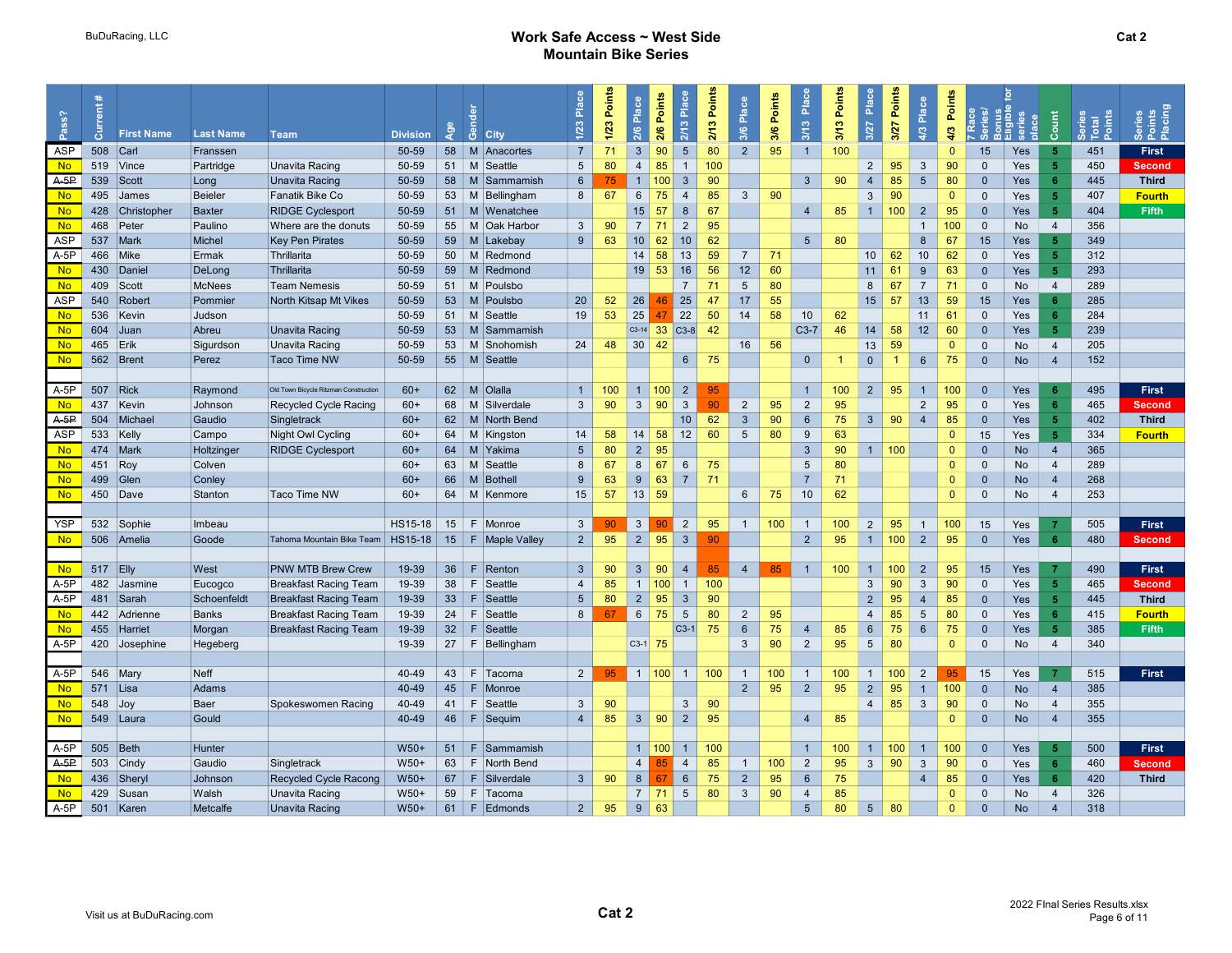# BuDu Racing, Ilc **BuDu Racing, Ilc Contract Contract Contract Contract Contract Contract Contract Contract Contract Contract Contract Contract Contract Contract Contract Contract Contract Contract Contract Contract Contrac** Mountain Bike Series

|                                            |                |                   |                              | Work Safe Access, Bayview Blcycle, Buck's Northwest, Central Puget Sound Carpenters Local 30,    |                 |                 |                      |                |                                                                       |                             |                 |        |                  |                            |                          |                                     |                   |                      |                                   |                       |           |                |      |                  |
|--------------------------------------------|----------------|-------------------|------------------------------|--------------------------------------------------------------------------------------------------|-----------------|-----------------|----------------------|----------------|-----------------------------------------------------------------------|-----------------------------|-----------------|--------|------------------|----------------------------|--------------------------|-------------------------------------|-------------------|----------------------|-----------------------------------|-----------------------|-----------|----------------|------|------------------|
|                                            |                |                   | Please support the following | Cycle Therapy, Edge & Spoke, Eleven Winery, Jack's Bicycle Center, Jet City Equipment, Night Owl |                 |                 |                      |                |                                                                       |                             |                 |        |                  |                            |                          |                                     |                   |                      |                                   |                       |           |                |      |                  |
|                                            |                | sponsors:         |                              | Cycling, Northwest Tri & Bike, Old Town Bicycle, Peak Performance and Prevention, Ridge          |                 |                 |                      |                |                                                                       |                             |                 |        |                  |                            |                          |                                     |                   |                      |                                   |                       |           |                |      |                  |
|                                            |                |                   |                              | Cyclesport, Singletrack Cycles, Steve Holton Real Estate, and Woodinville Bicycle.               |                 |                 |                      |                |                                                                       |                             |                 |        |                  |                            |                          |                                     |                   |                      |                                   |                       |           |                |      |                  |
|                                            |                |                   |                              |                                                                                                  |                 |                 |                      |                |                                                                       |                             |                 |        |                  |                            |                          |                                     |                   |                      |                                   |                       |           |                |      |                  |
|                                            |                |                   |                              |                                                                                                  |                 |                 |                      | Place          | Points                                                                | Points                      | Place           | Points |                  | 3/6 Points                 | 3/13 Place               | Points<br>Place                     |                   | Points<br>Place      |                                   | Points                |           |                |      |                  |
| ass?                                       | rent           |                   |                              |                                                                                                  |                 |                 |                      |                |                                                                       |                             |                 |        |                  |                            |                          |                                     |                   |                      |                                   |                       | Eligibl   |                |      |                  |
|                                            | ā              | <b>First Name</b> | <b>Last Name</b>             | Team                                                                                             | <b>Division</b> | Age             | Gen<br><b>City</b>   |                | 1/23<br>2/6                                                           | 2/6                         | 2/13            | 2/13   | $\overline{3/6}$ |                            |                          | 3/13<br>3/27                        |                   | 3/27<br>4/3          |                                   | <b>Series/</b><br>4/3 | place     | င်             | Tota | ិ និ គឺ<br>និ គឺ |
| $-5F$                                      | 827            | Daniel            | Panasiuk                     |                                                                                                  | Elm11&U         | 8               | M Bellevue           | $\overline{4}$ | 2 <br>60                                                              | 70                          | $\overline{4}$  | 60     | 3                | 65                         |                          |                                     |                   | $\overline{1}$       |                                   | $\overline{0}$<br>75  | Yes       |                | 330  | First            |
| $J-5P$                                     |                | 883 Bennett       | Valente                      | Broadmark/Mt Si Racing                                                                           | EIM118U         | 8               | M Fall City          | 9              | 38                                                                    | $1 \vert 75$                | $\overline{2}$  | 70     |                  | $1 \mid 75$                |                          |                                     |                   | 2                    |                                   | $\overline{0}$<br>70  | Yes       |                | 328  | <b>Second</b>    |
| <b>No</b>                                  |                | 870 Micah         | Ordelheide                   | <b>Buck's Northwest</b>                                                                          | $E$ Im11&U      | 11              | M Pacific Beach      |                | 8   42   4   60                                                       |                             | $\overline{1}$  | 75     |                  | $\vert 2 \vert 70$         |                          |                                     |                   | $\mathbf{3}$         |                                   | 65<br>$\overline{0}$  | Yes       | -6             | 312  | <b>Third</b>     |
|                                            |                |                   |                              |                                                                                                  |                 |                 |                      |                |                                                                       |                             |                 |        |                  |                            |                          |                                     |                   |                      |                                   |                       |           |                |      |                  |
| <b>YSP</b>                                 |                | 921 Aiden         | England                      | North Kitsap Mt Vikes                                                                            | MS12-14         | 14              | M Bremerton          |                | $1 \mid 75 \mid 3 \mid$                                               | 65                          |                 | 75     |                  | $1 \mid 75$                |                          |                                     |                   |                      | 2 <sup>1</sup>                    | $70$ 15               | Yes       |                | 385  | First            |
| $\overline{\mathsf{J}\text{-}\mathsf{SP}}$ |                | 882 Owen          | Valente                      | Broadmark/Mt Si Racing                                                                           | MS12-14         | 10 <sup>°</sup> | M Fall City          |                | 3 65 2 70                                                             |                             | $\mathbf{3}$    | 65     | 2                | 70                         |                          | $2 \mid 70 \mid 5$                  |                   | 55<br>$\overline{4}$ |                                   | 15<br>60              | Yes       |                | 355  | <b>Second</b>    |
| <b>No</b>                                  |                | 817 Sawyer        | Hall                         | <b>Galbraith Gravity Racing</b>                                                                  | MS12-14         | 12 <sup>7</sup> | M Bellingham         |                |                                                                       | $1 \overline{75}$           | $\overline{2}$  | 70     | 3 <sup>1</sup>   | 65                         | 3 65                     |                                     |                   | 3 <sup>5</sup>       |                                   | 65<br>$\overline{0}$  | Yes       | 5              | 340  | <b>Third</b>     |
| $J-5P$                                     |                | 853 Benjamin      | Holmes                       | Broadmark/Mt Si Racing                                                                           | MS12-14         | 11              | M North Bend         |                | $8 \mid 42$                                                           |                             | $6\overline{6}$ | 50     | 5 <sup>1</sup>   | 55                         | $10$ 37                  |                                     |                   | $7^{\circ}$          |                                   | $\overline{0}$<br>46  | Yes       | 5              | 230  | <b>Fourth</b>    |
| <b>No</b>                                  | 828   Ian      |                   | <b>Stoops</b>                | Tahoma Mountain Bike Team                                                                        | MS12-14         | 14              | M Maple Valley       | $7 \vert 46$   |                                                                       |                             | $\overline{7}$  | 46     |                  | $6 \mid 50$                | $9 \overline{\smash)38}$ |                                     |                   |                      |                                   | $\mathbf{0}$          | No        | $\overline{4}$ | 180  |                  |
|                                            |                | Y-5P 844 Carter   | White                        | Tahoma Mountain Bike Team                                                                        | MS12-14         | 13              | M Maple Valley       |                | $11 \,   \, 36 \,   \, 8 \,   \, 42$                                  |                             | 8               | 42     |                  |                            | $14 \mid 33$             |                                     |                   |                      |                                   | $\mathbf 0$           | No        | $\overline{4}$ | 153  |                  |
|                                            |                |                   |                              |                                                                                                  |                 |                 |                      |                |                                                                       |                             |                 |        |                  |                            |                          |                                     |                   |                      |                                   |                       |           |                |      |                  |
| 7-5PL                                      |                | 861 Aiden         | Kraft                        | <b>NOMBIES</b>                                                                                   | HS15-18         | 15              | M Port Townsend      |                | 3   65   1   75                                                       |                             |                 | 75     |                  | $1 \mid 75 \mid 1 \mid 75$ |                          |                                     |                   |                      |                                   | $\mathbf 0$           | Yes       |                | 365  | <b>First</b>     |
| <b>No</b>                                  |                | 860 Austin        | Harris                       |                                                                                                  | <b>HS15-18</b>  | 16              | M Gig Harbor         | 8              | $42$ 2 70                                                             |                             | $\overline{2}$  | 70     |                  | $\vert 2 \vert 70$         | 3 65                     |                                     | 5 <sup>5</sup>    | 55                   |                                   | 75<br>15              | Yes       |                | 365  | <b>Second</b>    |
| $Y-5F$                                     | 765 Eli        |                   | Jared                        | Tahoma Mountain Bike Team                                                                        | HS15-18         | 15              | M Maple Valley       | $C2-8$         | 1 6 50                                                                |                             | $\overline{4}$  | 60     | 5 <sup>1</sup>   | 55                         |                          | $2 \mid 70 \mid 4 \mid 60$          |                   |                      |                                   | $\mathbf 0$           | Yes       |                | 295  | <b>Third</b>     |
| No.                                        |                | 768 Golden        | Maynard                      | <b>NOMBIES</b>                                                                                   | <b>HS15-18</b>  | 15              | $\parallel$ M Sequim |                |                                                                       |                             | $5\overline{)}$ | 55     |                  | 4 60 4 60                  |                          |                                     |                   | 3 <sup>1</sup>       |                                   | 65<br>$\overline{0}$  | <b>No</b> | $\overline{4}$ | 240  |                  |
|                                            |                |                   |                              |                                                                                                  |                 |                 |                      |                |                                                                       |                             |                 |        |                  |                            |                          |                                     |                   |                      |                                   |                       |           |                |      |                  |
|                                            |                | A-5F 913 Carter   | Hoke                         | Night Owl Cycling                                                                                | 19-34           | 20 <sup>°</sup> | M Kingston           |                | $1 \mid 75 \mid 1 \mid 75$                                            |                             | $\overline{2}$  | 70     |                  |                            | $1 \mid 75$              |                                     |                   |                      |                                   | 75<br>$\overline{0}$  | Yes       | -5             | 370  | <b>First</b>     |
| No.                                        |                | 832 Zachary       | Reagan                       |                                                                                                  | 19-34           | 19              | M Gig Harbor         |                | $2 \begin{array}{ c c c c c } \hline 2 & 70 & 3 \ \hline \end{array}$ |                             |                 | 65     |                  | $1 \vert 75$               |                          |                                     |                   |                      |                                   | 70<br>$\overline{0}$  | Yes       | 6              | 360  | <b>Second</b>    |
|                                            |                |                   |                              |                                                                                                  |                 |                 |                      |                |                                                                       |                             |                 |        |                  |                            |                          |                                     |                   |                      |                                   |                       |           |                |      |                  |
| No                                         |                | 888 Jason         | Anderson                     | <b>NWTB Old Farts</b>                                                                            | 35-49           | 48              | M Bonney Lake        |                | $1 \mid 75 \mid 1 \mid 75$                                            |                             | $\overline{1}$  |        |                  | $75$ 1 75                  | $1 \mid 75$              |                                     |                   |                      |                                   | $\overline{0}$        | Yes       | -5             | 375  | <b>First</b>     |
| No                                         |                | 879 Jason         | Marryatt                     | <b>Key Pen Pirates</b>                                                                           | 35-49           | 48              | M Gig Harbor         | 3 65           |                                                                       |                             | $2^{\circ}$     | 70     |                  |                            | 5 <sup>1</sup>           | 55                                  |                   |                      | 2                                 | $\overline{0}$<br>70  | <b>No</b> | $\overline{4}$ | 260  |                  |
| <b>ASP</b>                                 | 887 Matt       |                   | Fields                       | <b>BOTI Campers</b>                                                                              | 35-49           | 45              | M Auburn             | $0 \mid 1$     |                                                                       |                             |                 |        | $C2-16$          |                            |                          | $4 \ 60 \ 2 \ 70$<br>$\overline{1}$ |                   | $\overline{1}$       |                                   | 75<br> 15             | No        | $\overline{4}$ | 221  |                  |
|                                            |                | $769$ Jesse       | Smith                        | <b>Buck's Northwest</b>                                                                          | 35-49           | 47              | M Pacific Beach      |                |                                                                       |                             | 3 <sup>5</sup>  | 65     |                  |                            |                          |                                     |                   | 75<br>3 <sup>5</sup> |                                   | 65<br>$\overline{0}$  | <b>No</b> | $\overline{4}$ | 206  |                  |
| <b>No</b>                                  |                | 792 James         | Girou                        |                                                                                                  | $50+$           | 54              | M Seattle            |                |                                                                       | $1 \mid 75$                 |                 | 75     |                  |                            |                          | $1 \mid 75 \mid$                    | $1 \overline{75}$ |                      |                                   | $75$ 0                | Yes       |                | 375  | First            |
| No                                         |                | 848 Mike          | VanOrden                     | Alki Velo                                                                                        | $50+$           | 53              | M Seattle            |                | 5<br>$4 \overline{60}$                                                | 55                          | $\mathbf{3}$    | 65     | 1 <sup>1</sup>   | 75                         | 3                        | 65                                  | $\mathbf{3}$      | 65<br>3              |                                   | 65<br>15              | Yes       |                | 350  | <b>Second</b>    |
| $A-5F$                                     | 851 Carl       |                   | Paulino                      |                                                                                                  | $50+$           | 51              | M Bremerton          |                | $8 \mid 42 \mid 8 \mid 42$                                            |                             | $\overline{4}$  | 60     |                  |                            |                          |                                     | 2                 | 70<br>$\overline{4}$ |                                   | 60<br>$\overline{0}$  | Yes       |                | 274  | <b>Third</b>     |
| <b>No</b>                                  |                | 809 Steve         | Hall                         |                                                                                                  | $50+$           | 62              | M Bellingham         |                |                                                                       | $13 \overline{\smash{)}34}$ | $5\phantom{.0}$ | 55     | $\mathbf{3}$     | 65                         | 4 60                     |                                     |                   | 5                    |                                   | 55<br>$\overline{0}$  | Yes       |                | 269  | <b>Fourth</b>    |
| ASPI                                       | 922 Blair      |                   | Cooper                       | Project 529 Legion                                                                               | $50+$           | 59              | M Issaquah           | $13 \mid 34$   | 19                                                                    | 28                          | $\overline{0}$  |        | $6 \overline{6}$ | 50                         | 10                       | 37 6                                |                   | 50<br>9              |                                   | 38<br>  15            | Yes       |                | 224  | <b>Fifth</b>     |
| <b>No</b>                                  |                | 826 Stewart       | Delaire                      | Country Green Turf Farms                                                                         | $50+$           | 59              | M olympia            |                | $1 \mid 75 \mid 3 \mid 65$                                            |                             | $\overline{2}$  | 70     |                  |                            |                          |                                     |                   | $\overline{2}$       |                                   | 70<br>$\overline{0}$  | No        | $\overline{4}$ | 280  |                  |
| $A-5F$                                     |                | 894 Steve         | Coldicott                    | <b>Key Pen Pirates</b>                                                                           | $50+$           | 51              | M Port Orchard       |                | $12$ 35 17                                                            | 30                          | 9               | 38     | $\overline{4}$   | 60                         | 8 <sup>1</sup>           | 42                                  |                   | $\overline{7}$       |                                   | 46<br>$\overline{0}$  | Yes       |                | 221  |                  |
| <b>No</b>                                  |                | 856 Rodney        | Pittack                      |                                                                                                  | $50+$           | 51              | M East Wenatchee     |                | 17 30 25                                                              | 22                          | 12              | 35     | 10 <sup>1</sup>  | $37$ 11 36                 |                          |                                     | 5 <sup>5</sup>    | 55<br>8              |                                   | 42<br>15              | Yes       |                | 220  |                  |
| <b>No</b>                                  | 830 Rod        |                   | Castillo                     | <b>Team Mang Putik</b>                                                                           | $50+$           | 55              | M Federal Way        |                | $11 \,   \, 36 \,   \, 15$                                            | 32 <sub>2</sub>             | $\overline{7}$  | 46     | $5^{\circ}$      | 55                         | 14                       | 33                                  |                   | 6 <sup>1</sup>       |                                   | 50<br>$\overline{0}$  | Yes       |                | 220  |                  |
| <b>No</b>                                  |                | 805 Brent         | Smith                        |                                                                                                  | $50+$           | 53              | M Seattle            |                |                                                                       | $26$ 21                     | 13              | 34     | 9                | 38                         |                          | 16 31 7 46                          |                   |                      |                                   | $\overline{0}$        | Yes       |                | 170  |                  |
| <b>No</b>                                  |                | 823 $ Brad$       | Kirkpatrick                  | <b>Team Webscorer</b>                                                                            | $50+$           | 57              | M Gig Harbor         | $15 \mid 32$   |                                                                       |                             | 10 <sup>1</sup> | 37     | $\vert 7 \vert$  | 46                         | $9 \mid 38$              |                                     |                   |                      |                                   | $\overline{0}$        | <b>No</b> | $\overline{4}$ | 153  |                  |
|                                            | A-5F 924 David |                   | Bartoo                       |                                                                                                  | $50+$           | 63              | M Snohomish          |                |                                                                       | 23 24                       |                 |        |                  | 8 42 13 34                 |                          |                                     |                   |                      | $10 \overline{\smash{\big)}\ 37}$ | $\overline{0}$        | No        | $\overline{4}$ | 137  |                  |
|                                            |                |                   |                              |                                                                                                  |                 |                 |                      |                |                                                                       |                             |                 |        |                  |                            |                          |                                     |                   |                      |                                   |                       |           |                |      |                  |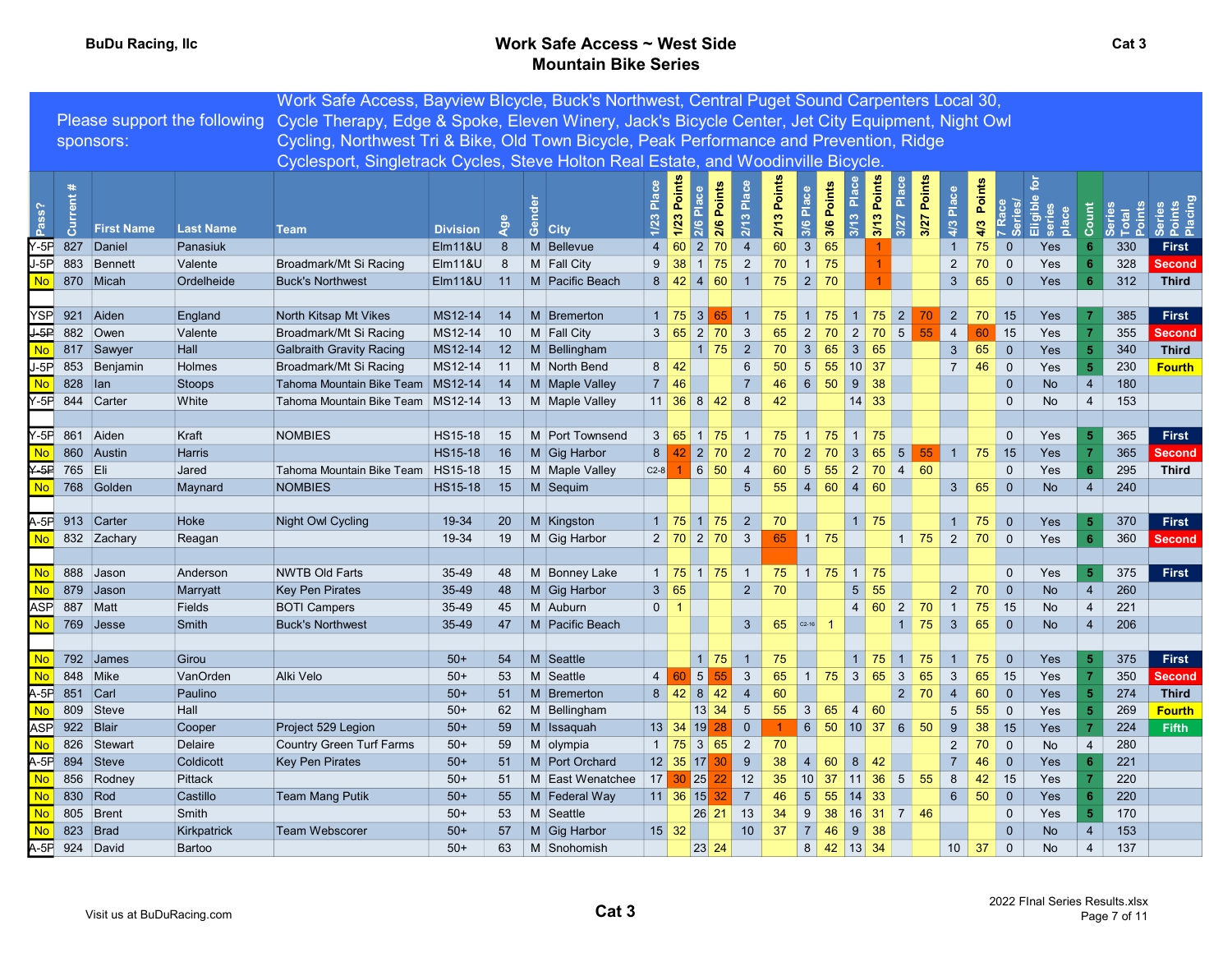# BuDu Racing, Ilc **BuDu Racing, Ilc Contract Contract Contract Contract Contract Contract Contract Contract Contract Contract Contract Contract Contract Contract Contract Contract Contract Contract Contract Contract Contrac** Mountain Bike Series

| 841<br><b>No</b><br>1175<br>F Edmonds<br>75<br>$1 \mid 75$<br>75<br>375<br>Paige<br>Holden<br><b>Elm11&amp;U</b><br>10 <sup>°</sup><br>$1 \mid 75 \mid$<br>Yes<br>First<br>$\overline{0}$<br>2 70<br>919<br><b>No</b><br>65<br>70<br>3 <sup>1</sup><br>65<br>Taylor<br>F Montesano<br>75<br>345<br>First<br>Galvin<br><b>Buck's Northwest</b><br>MS12-14<br>13<br>3<br>$\overline{2}$<br>$\overline{0}$<br>Yes<br>$\overline{0}$<br>$1 \mid 75$<br>300<br>815<br>E <sub>IIa</sub><br>75<br><b>Galbraith Gravity Racing</b><br>MS12-14<br>75<br>$1 \mid 75$<br>$\mathbf{0}$<br><b>Dowling</b><br>$F$ Bellingham<br><b>No</b><br><b>No</b><br>Eleanor Gould<br>3<br>65<br>70<br>886<br>10 <sup>°</sup><br>F Sequim<br>2 70 <br>$\overline{2}$<br>2 <sub>1</sub><br>70<br>275<br>North Kitsap Mt Vikes<br>MS12-14<br>Jones<br>$\mathbf 0$<br>No<br>$\overline{4}$<br>$Y-5F$<br>No<br>854<br>75<br>$1 \mid 75$<br>Yes<br>375<br>First<br>Broadmark/Mt Si Racing<br>F North Bend<br>$1 \vert 75$<br>75<br>75<br>Kathryn<br>Holmes<br><b>HS15-18</b><br>$\overline{0}$<br>15<br>$4 \ 60 \ 1 \ 75$<br>884<br>2<br>2 <sup>1</sup><br>$\mathbf{3}$<br>65<br>$2 \mid 70$<br>70<br>$\overline{\mathbf{0}}$<br>350<br>Kinzie<br><b>HS15-18</b><br>70<br>Yes<br>Coldicott<br><b>Key Pen Pirates</b><br>15<br>F Port Orchard<br><b>Second</b><br>$A-5F$ 876<br>3 65<br>$2^{\circ}$<br><b>Breakfast Racing Team</b><br>19-34<br>31<br>$F$ Seattle<br>70<br>75<br>$1 \mid 75$<br>360<br>Sarah<br>Yes<br>First<br>Hager<br>$1 \overline{75}$<br>$\overline{0}$<br><b>ASP</b><br>5 55 2 70<br>60<br>3 <sup>1</sup><br>70<br>911<br>34<br>65<br>2 <sup>1</sup><br>$\sqrt{2}$<br>70<br>$2^{\circ}$<br>70<br>15<br>Yes<br>360<br>Kambra<br>19-34<br>F Puyallup<br>$\overline{4}$<br>Johnson<br>Second<br><b>No</b><br>873<br>2<br>75<br>First<br><b>RIDGE Cyclesport</b><br>F Wenatchee<br>3<br>65<br>75<br>Yes<br>350<br>Michelle<br>Willet<br>43<br>3 65 <br>70<br>$\mathbf 0$<br>35-49<br><b>ASP</b><br>900<br>$6\overline{6}$<br>46<br>3<br>55<br>Williams<br>35-49<br>35<br>$5 \vert 55$<br>$\overline{7}$<br>65<br>$1 \mid 75$<br>$5\overline{)}$<br>70<br>Yes<br>335<br>$ $ Julie<br>$F$ Puyallup<br>15<br><b>Second</b><br><b>No</b><br>902<br>$6 \mid$<br>2 <br>297<br><b>Buck's Northwest</b><br>35-49<br>36<br>F Montesano<br>60<br>8<br>42<br>70<br>50<br>75<br>Yes<br><b>Third</b><br>Ashley<br>Taylor<br>4 <sup>1</sup><br>$\overline{0}$<br><b>No</b><br>869<br>270<br>F Pacific Beach<br>$1 \overline{75}$<br>3 <sup>1</sup><br>65<br>Heidi<br>Ordelheide<br>35-49<br>$4 \mid 60$<br>$\overline{2}$<br>70<br>$\overline{0}$<br><b>No</b><br><b>Buck's Northwest</b><br>44<br>$A-5F$ 901<br>50<br>4 60<br>211<br>Tracy<br>35-49<br>37<br>F Seattle<br>7 46 <br>5 <sup>5</sup><br>55<br>$6\overline{6}$<br><b>Breakfast Racing Team</b><br>Tran<br>$\mathbf{0}$<br>No<br>4 | Pass? | l Bl | <b>First Name</b> | <b>Last Name</b> | <b>Team</b> | <b>Division</b> | <u>ခို</u> | මී<br><b>City</b> | 1/23 | Points<br>1/23 | 2/6 Points<br>≖<br>2/6 | 2/13 Place | Points<br>2/13 | 3/6 | Points<br>3/6 | ຕ<br>$\frac{1}{2}$ | Points<br>Ħ<br>3/13<br>l. | Points<br>3/27 | $\frac{4}{3}$ | Points | ڡ<br>$rac{a}{\alpha}$ |  |  |
|---------------------------------------------------------------------------------------------------------------------------------------------------------------------------------------------------------------------------------------------------------------------------------------------------------------------------------------------------------------------------------------------------------------------------------------------------------------------------------------------------------------------------------------------------------------------------------------------------------------------------------------------------------------------------------------------------------------------------------------------------------------------------------------------------------------------------------------------------------------------------------------------------------------------------------------------------------------------------------------------------------------------------------------------------------------------------------------------------------------------------------------------------------------------------------------------------------------------------------------------------------------------------------------------------------------------------------------------------------------------------------------------------------------------------------------------------------------------------------------------------------------------------------------------------------------------------------------------------------------------------------------------------------------------------------------------------------------------------------------------------------------------------------------------------------------------------------------------------------------------------------------------------------------------------------------------------------------------------------------------------------------------------------------------------------------------------------------------------------------------------------------------------------------------------------------------------------------------------------------------------------------------------------------------------------------------------------------------------------------------------------------------------------------------------------------------------------------------------------------------------------------------------------------------------------------------------------------------------------------------------------------------------------------------------------------------------------------------------------------------------------------------------------------------------------------------------------------------------------------------|-------|------|-------------------|------------------|-------------|-----------------|------------|-------------------|------|----------------|------------------------|------------|----------------|-----|---------------|--------------------|---------------------------|----------------|---------------|--------|-----------------------|--|--|
|                                                                                                                                                                                                                                                                                                                                                                                                                                                                                                                                                                                                                                                                                                                                                                                                                                                                                                                                                                                                                                                                                                                                                                                                                                                                                                                                                                                                                                                                                                                                                                                                                                                                                                                                                                                                                                                                                                                                                                                                                                                                                                                                                                                                                                                                                                                                                                                                                                                                                                                                                                                                                                                                                                                                                                                                                                                                     |       |      |                   |                  |             |                 |            |                   |      |                |                        |            |                |     |               |                    |                           |                |               |        |                       |  |  |
|                                                                                                                                                                                                                                                                                                                                                                                                                                                                                                                                                                                                                                                                                                                                                                                                                                                                                                                                                                                                                                                                                                                                                                                                                                                                                                                                                                                                                                                                                                                                                                                                                                                                                                                                                                                                                                                                                                                                                                                                                                                                                                                                                                                                                                                                                                                                                                                                                                                                                                                                                                                                                                                                                                                                                                                                                                                                     |       |      |                   |                  |             |                 |            |                   |      |                |                        |            |                |     |               |                    |                           |                |               |        |                       |  |  |
|                                                                                                                                                                                                                                                                                                                                                                                                                                                                                                                                                                                                                                                                                                                                                                                                                                                                                                                                                                                                                                                                                                                                                                                                                                                                                                                                                                                                                                                                                                                                                                                                                                                                                                                                                                                                                                                                                                                                                                                                                                                                                                                                                                                                                                                                                                                                                                                                                                                                                                                                                                                                                                                                                                                                                                                                                                                                     |       |      |                   |                  |             |                 |            |                   |      |                |                        |            |                |     |               |                    |                           |                |               |        |                       |  |  |
|                                                                                                                                                                                                                                                                                                                                                                                                                                                                                                                                                                                                                                                                                                                                                                                                                                                                                                                                                                                                                                                                                                                                                                                                                                                                                                                                                                                                                                                                                                                                                                                                                                                                                                                                                                                                                                                                                                                                                                                                                                                                                                                                                                                                                                                                                                                                                                                                                                                                                                                                                                                                                                                                                                                                                                                                                                                                     |       |      |                   |                  |             |                 |            |                   |      |                |                        |            |                |     |               |                    |                           |                |               |        |                       |  |  |
|                                                                                                                                                                                                                                                                                                                                                                                                                                                                                                                                                                                                                                                                                                                                                                                                                                                                                                                                                                                                                                                                                                                                                                                                                                                                                                                                                                                                                                                                                                                                                                                                                                                                                                                                                                                                                                                                                                                                                                                                                                                                                                                                                                                                                                                                                                                                                                                                                                                                                                                                                                                                                                                                                                                                                                                                                                                                     |       |      |                   |                  |             |                 |            |                   |      |                |                        |            |                |     |               |                    |                           |                |               |        |                       |  |  |
|                                                                                                                                                                                                                                                                                                                                                                                                                                                                                                                                                                                                                                                                                                                                                                                                                                                                                                                                                                                                                                                                                                                                                                                                                                                                                                                                                                                                                                                                                                                                                                                                                                                                                                                                                                                                                                                                                                                                                                                                                                                                                                                                                                                                                                                                                                                                                                                                                                                                                                                                                                                                                                                                                                                                                                                                                                                                     |       |      |                   |                  |             |                 |            |                   |      |                |                        |            |                |     |               |                    |                           |                |               |        |                       |  |  |
|                                                                                                                                                                                                                                                                                                                                                                                                                                                                                                                                                                                                                                                                                                                                                                                                                                                                                                                                                                                                                                                                                                                                                                                                                                                                                                                                                                                                                                                                                                                                                                                                                                                                                                                                                                                                                                                                                                                                                                                                                                                                                                                                                                                                                                                                                                                                                                                                                                                                                                                                                                                                                                                                                                                                                                                                                                                                     |       |      |                   |                  |             |                 |            |                   |      |                |                        |            |                |     |               |                    |                           |                |               |        |                       |  |  |
|                                                                                                                                                                                                                                                                                                                                                                                                                                                                                                                                                                                                                                                                                                                                                                                                                                                                                                                                                                                                                                                                                                                                                                                                                                                                                                                                                                                                                                                                                                                                                                                                                                                                                                                                                                                                                                                                                                                                                                                                                                                                                                                                                                                                                                                                                                                                                                                                                                                                                                                                                                                                                                                                                                                                                                                                                                                                     |       |      |                   |                  |             |                 |            |                   |      |                |                        |            |                |     |               |                    |                           |                |               |        |                       |  |  |
|                                                                                                                                                                                                                                                                                                                                                                                                                                                                                                                                                                                                                                                                                                                                                                                                                                                                                                                                                                                                                                                                                                                                                                                                                                                                                                                                                                                                                                                                                                                                                                                                                                                                                                                                                                                                                                                                                                                                                                                                                                                                                                                                                                                                                                                                                                                                                                                                                                                                                                                                                                                                                                                                                                                                                                                                                                                                     |       |      |                   |                  |             |                 |            |                   |      |                |                        |            |                |     |               |                    |                           |                |               |        |                       |  |  |
|                                                                                                                                                                                                                                                                                                                                                                                                                                                                                                                                                                                                                                                                                                                                                                                                                                                                                                                                                                                                                                                                                                                                                                                                                                                                                                                                                                                                                                                                                                                                                                                                                                                                                                                                                                                                                                                                                                                                                                                                                                                                                                                                                                                                                                                                                                                                                                                                                                                                                                                                                                                                                                                                                                                                                                                                                                                                     |       |      |                   |                  |             |                 |            |                   |      |                |                        |            |                |     |               |                    |                           |                |               |        |                       |  |  |
|                                                                                                                                                                                                                                                                                                                                                                                                                                                                                                                                                                                                                                                                                                                                                                                                                                                                                                                                                                                                                                                                                                                                                                                                                                                                                                                                                                                                                                                                                                                                                                                                                                                                                                                                                                                                                                                                                                                                                                                                                                                                                                                                                                                                                                                                                                                                                                                                                                                                                                                                                                                                                                                                                                                                                                                                                                                                     |       |      |                   |                  |             |                 |            |                   |      |                |                        |            |                |     |               |                    |                           |                |               |        |                       |  |  |
|                                                                                                                                                                                                                                                                                                                                                                                                                                                                                                                                                                                                                                                                                                                                                                                                                                                                                                                                                                                                                                                                                                                                                                                                                                                                                                                                                                                                                                                                                                                                                                                                                                                                                                                                                                                                                                                                                                                                                                                                                                                                                                                                                                                                                                                                                                                                                                                                                                                                                                                                                                                                                                                                                                                                                                                                                                                                     |       |      |                   |                  |             |                 |            |                   |      |                |                        |            |                |     |               |                    |                           |                |               |        |                       |  |  |
|                                                                                                                                                                                                                                                                                                                                                                                                                                                                                                                                                                                                                                                                                                                                                                                                                                                                                                                                                                                                                                                                                                                                                                                                                                                                                                                                                                                                                                                                                                                                                                                                                                                                                                                                                                                                                                                                                                                                                                                                                                                                                                                                                                                                                                                                                                                                                                                                                                                                                                                                                                                                                                                                                                                                                                                                                                                                     |       |      |                   |                  |             |                 |            |                   |      |                |                        |            |                |     |               |                    |                           |                |               |        |                       |  |  |
|                                                                                                                                                                                                                                                                                                                                                                                                                                                                                                                                                                                                                                                                                                                                                                                                                                                                                                                                                                                                                                                                                                                                                                                                                                                                                                                                                                                                                                                                                                                                                                                                                                                                                                                                                                                                                                                                                                                                                                                                                                                                                                                                                                                                                                                                                                                                                                                                                                                                                                                                                                                                                                                                                                                                                                                                                                                                     |       |      |                   |                  |             |                 |            |                   |      |                |                        |            |                |     |               |                    |                           |                |               |        |                       |  |  |
|                                                                                                                                                                                                                                                                                                                                                                                                                                                                                                                                                                                                                                                                                                                                                                                                                                                                                                                                                                                                                                                                                                                                                                                                                                                                                                                                                                                                                                                                                                                                                                                                                                                                                                                                                                                                                                                                                                                                                                                                                                                                                                                                                                                                                                                                                                                                                                                                                                                                                                                                                                                                                                                                                                                                                                                                                                                                     |       |      |                   |                  |             |                 |            |                   |      |                |                        |            |                |     |               |                    |                           |                |               |        |                       |  |  |
|                                                                                                                                                                                                                                                                                                                                                                                                                                                                                                                                                                                                                                                                                                                                                                                                                                                                                                                                                                                                                                                                                                                                                                                                                                                                                                                                                                                                                                                                                                                                                                                                                                                                                                                                                                                                                                                                                                                                                                                                                                                                                                                                                                                                                                                                                                                                                                                                                                                                                                                                                                                                                                                                                                                                                                                                                                                                     |       |      |                   |                  |             |                 |            |                   |      |                |                        |            |                |     |               |                    |                           |                |               |        |                       |  |  |
|                                                                                                                                                                                                                                                                                                                                                                                                                                                                                                                                                                                                                                                                                                                                                                                                                                                                                                                                                                                                                                                                                                                                                                                                                                                                                                                                                                                                                                                                                                                                                                                                                                                                                                                                                                                                                                                                                                                                                                                                                                                                                                                                                                                                                                                                                                                                                                                                                                                                                                                                                                                                                                                                                                                                                                                                                                                                     |       |      |                   |                  |             |                 |            |                   |      |                |                        |            |                |     |               |                    |                           |                |               |        |                       |  |  |
|                                                                                                                                                                                                                                                                                                                                                                                                                                                                                                                                                                                                                                                                                                                                                                                                                                                                                                                                                                                                                                                                                                                                                                                                                                                                                                                                                                                                                                                                                                                                                                                                                                                                                                                                                                                                                                                                                                                                                                                                                                                                                                                                                                                                                                                                                                                                                                                                                                                                                                                                                                                                                                                                                                                                                                                                                                                                     |       |      |                   |                  |             |                 |            |                   |      |                |                        |            |                |     |               |                    |                           |                |               |        |                       |  |  |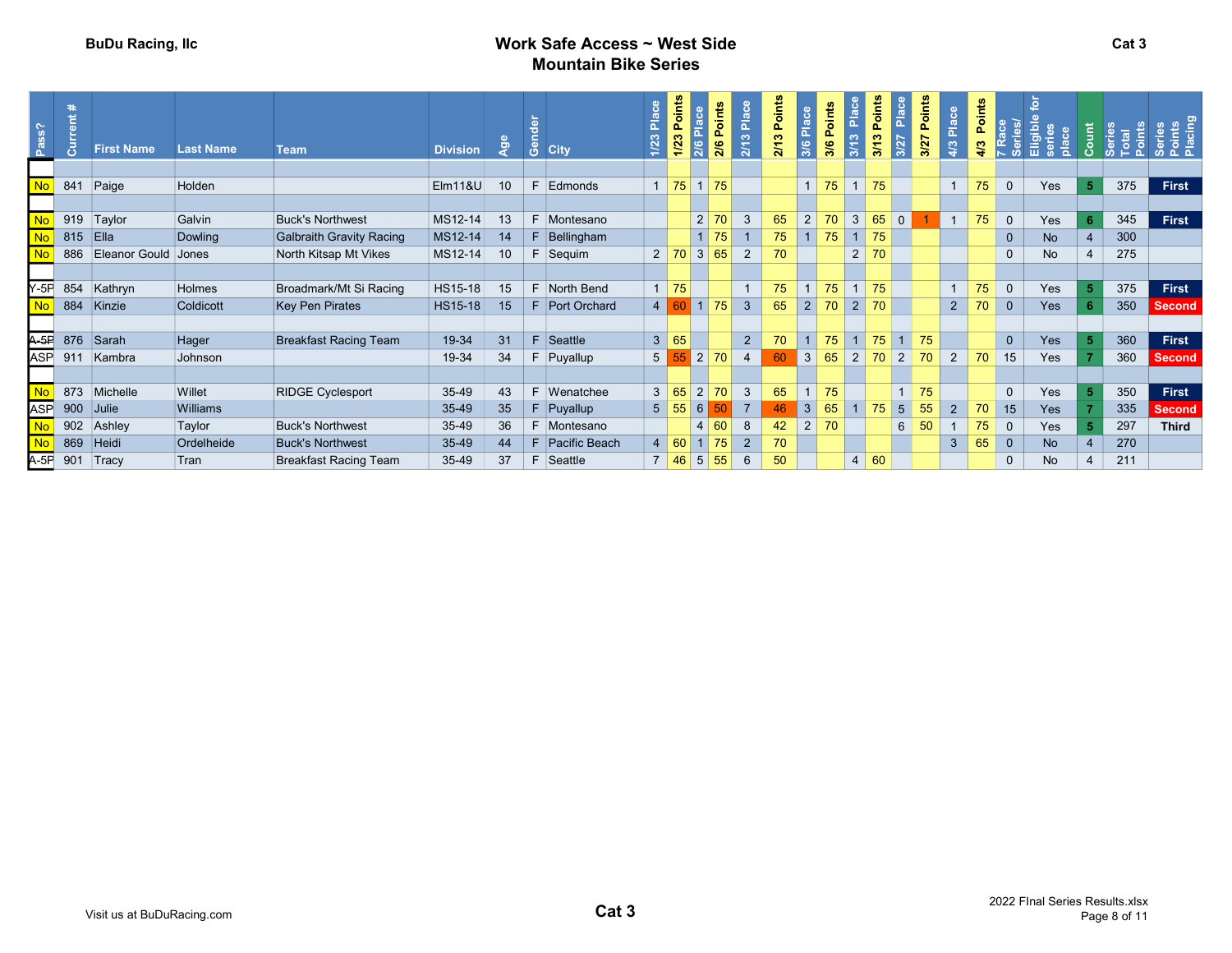# Weekly Competition **Constanting Constant**

| <b>Row Labels</b>                | <b>Total Points</b> | <b>Row Labels</b>            | <b>Total Points</b> |
|----------------------------------|---------------------|------------------------------|---------------------|
| 23-Jan                           | 3940                | <b>RIDGE Cyclesport</b>      | 2645                |
| <b>Breakfast Racing Team</b>     | 375                 | <b>Breakfast Racing Team</b> | 2560                |
| <b>RIDGE Cyclesport</b>          | 365                 | Night Owl Cycling            | 2330                |
| Project 529 Legion               | 360                 | Tahoma Mountain Bike Team    | 2310                |
| <b>Unavita Racing</b>            | 330                 | <b>Unavita Racing</b>        | 2290                |
| <b>Tahoma Mountain Bike Team</b> | 320                 | North Kitsap Mt Vikes        | 2175                |
| <b>North Kitsap Mt Vikes</b>     | 315                 | <b>Buck's Northwest</b>      | 1880                |
| <b>Broadmark/Mt Si Racing</b>    | 300                 | Broadmark/Mt Si Racing       | 1815                |
| <b>NWTB Old Farts</b>            | 300                 | <b>Key Pen Pirates</b>       | 1630                |
| <b>Night Owl Cycling</b>         | 295                 | <b>NWTB Old Farts</b>        | 1230                |
| <b>Spokeswomen Racing</b>        | 270                 | <b>EPIC Racing</b>           | 1076                |
| <b>Key Pen Pirates</b>           | 230                 | Project 529 Legion           | 980                 |
| <b>Buck's Northwest</b>          | 210                 | PNW Colavita HelloFresh      | 595                 |
| <b>NOMBIES</b>                   | 195                 | Taco Time NW                 | 535                 |
| <b>EPIC Racing</b>               | 75                  | Spokeswomen Racing           | 435                 |
| 6-Feb                            | 3740                | <b>NOMBIES</b>               | 195                 |
| <b>RIDGE Cyclesport</b>          | 395                 | <b>Grand Total</b>           | 24681               |
| <b>Breakfast Racing Team</b>     | 355                 |                              |                     |
| <b>Night Owl Cycling</b>         | 335                 |                              |                     |
| <b>Unavita Racing</b>            | 295                 |                              |                     |
| <b>Tahoma Mountain Bike Team</b> | 290                 |                              |                     |
| <b>Taco Time NW</b>              | 290                 |                              |                     |
| <b>North Kitsap Mt Vikes</b>     | 280                 |                              |                     |
| <b>Buck's Northwest</b>          | 270                 |                              |                     |
| <b>NWTB Old Farts</b>            | 250                 |                              |                     |
| Project 529 Legion               | 250                 |                              |                     |
| <b>Broadmark/Mt Si Racing</b>    | 235                 |                              |                     |
| <b>Key Pen Pirates</b>           | 175                 |                              |                     |
| <b>Spokeswomen Racing</b>        | 165                 |                              |                     |
| <b>EPIC Racing</b>               | 155                 |                              |                     |
| 13-Feb                           | 3946                |                              |                     |
| <b>RIDGE Cyclesport</b>          | 390                 |                              |                     |
| <b>Breakfast Racing Team</b>     | 385                 |                              |                     |
| <b>Unavita Racing</b>            | 370                 |                              |                     |
| <b>Night Owl Cycling</b>         | 365                 |                              |                     |
| <b>Broadmark/Mt Si Racing</b>    | 360                 |                              |                     |
| <b>Tahoma Mountain Bike Team</b> | 335                 |                              |                     |
| <b>North Kitsap Mt Vikes</b>     | 330                 |                              |                     |
| <b>Key Pen Pirates</b>           | 305                 |                              |                     |
| <b>NWTB Old Farts</b>            | 260                 |                              |                     |
| <b>Buck's Northwest</b>          | 250                 |                              |                     |
| <b>Taco Time NW</b>              | 245                 |                              |                     |
| <b>PNW Colavita HelloFresh</b>   | 170                 |                              |                     |
| Project 529 Legion               | 95                  |                              |                     |
| <b>EPIC Racing</b>               | 86                  |                              |                     |

| <b>Total Points</b> | <b>Row Labels</b>              |       |                                                                                                                                                      |
|---------------------|--------------------------------|-------|------------------------------------------------------------------------------------------------------------------------------------------------------|
| 3940                | <b>RIDGE Cyclesport</b>        |       |                                                                                                                                                      |
| 375                 | <b>Breakfast Racing Team</b>   |       | 2                                                                                                                                                    |
| 365                 | Night Owl Cycling              |       | 3                                                                                                                                                    |
| 360                 | Tahoma Mountain Bike Team      |       | 4                                                                                                                                                    |
| 330                 | Unavita Racing                 |       | 5                                                                                                                                                    |
| 320                 | North Kitsap Mt Vikes          |       | 6                                                                                                                                                    |
| 315                 | <b>Buck's Northwest</b>        |       |                                                                                                                                                      |
| 300                 | Broadmark/Mt Si Racing         |       | 8                                                                                                                                                    |
| 300                 | Key Pen Pirates                |       | 9                                                                                                                                                    |
| 295                 | <b>NWTB Old Farts</b>          |       | 10                                                                                                                                                   |
| 270                 | <b>EPIC Racing</b>             |       | 11                                                                                                                                                   |
| 230                 | Project 529 Legion             |       | 12                                                                                                                                                   |
| 210                 | <b>PNW Colavita HelloFresh</b> |       | 13                                                                                                                                                   |
| 195                 | Taco Time NW                   |       | 14                                                                                                                                                   |
| 75                  | Spokeswomen Racing             |       | 15                                                                                                                                                   |
| 3740                | <b>NOMBIES</b>                 |       | 16                                                                                                                                                   |
| 395                 | <b>Grand Total</b>             | 24681 |                                                                                                                                                      |
|                     |                                |       | <b>Total Points Place</b><br>2645<br>2560<br>2330<br>2310<br>2290<br>2175<br>1880<br>1815<br>1630<br>1230<br>1076<br>980<br>595<br>535<br>435<br>195 |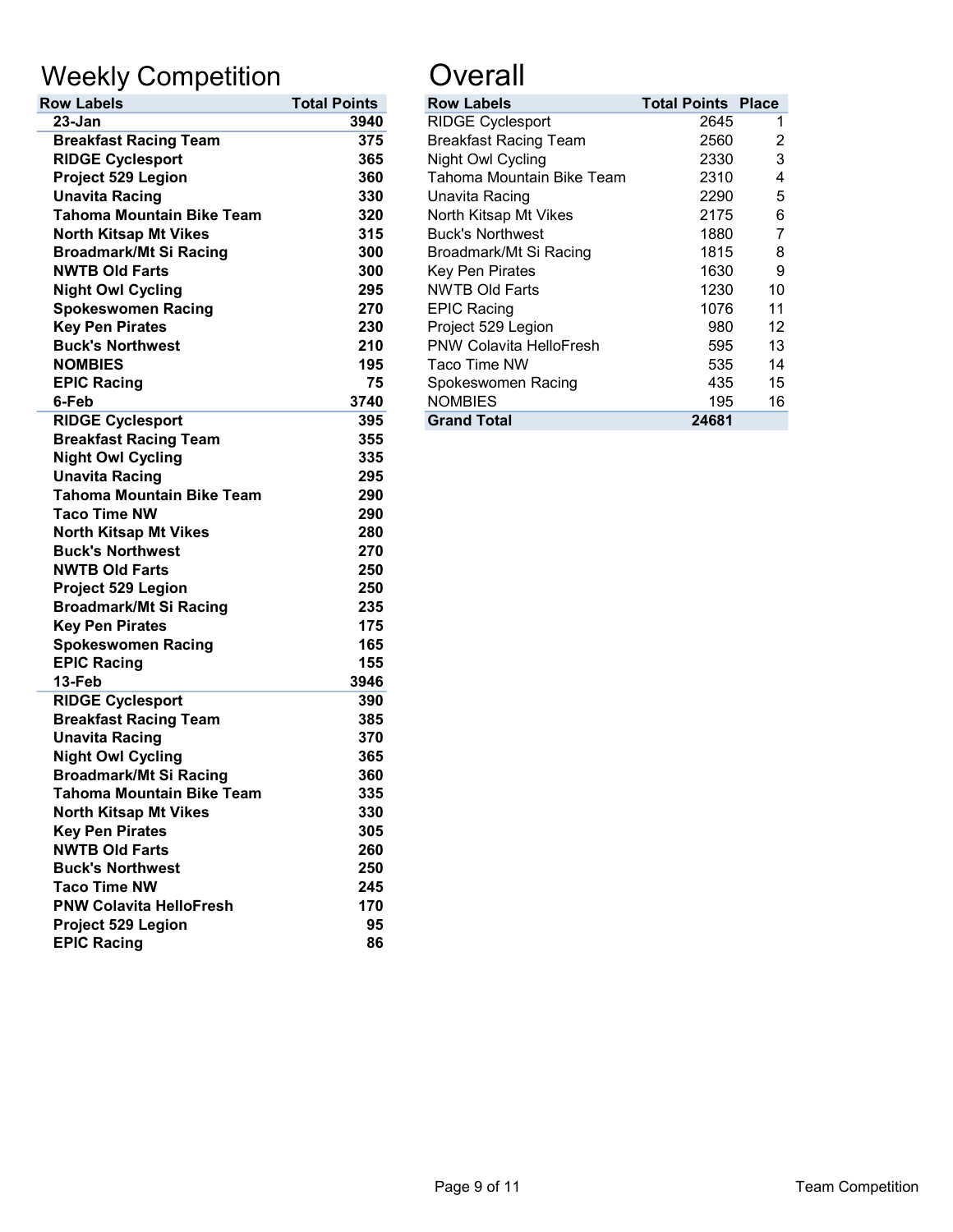| <b>Breakfast Racing Team</b><br>385<br><b>RIDGE Cyclesport</b><br>385<br><b>Night Owl Cycling</b><br>350<br><b>Tahoma Mountain Bike Team</b><br>315<br><b>Buck's Northwest</b><br>315<br>Project 529 Legion<br>275<br><b>Key Pen Pirates</b><br>270<br><b>Broadmark/Mt Si Racing</b><br>265<br><b>Unavita Racing</b><br>250<br><b>EPIC Racing</b><br>235<br><b>North Kitsap Mt Vikes</b><br>220<br>13-Mar<br>3635<br><b>Tahoma Mountain Bike Team</b><br>375<br><b>Night Owl Cycling</b><br>355<br><b>North Kitsap Mt Vikes</b><br>355<br><b>Unavita Racing</b><br>340<br><b>Breakfast Racing Team</b><br>330<br><b>RIDGE Cyclesport</b><br>325<br><b>Key Pen Pirates</b><br>320<br><b>NWTB Old Farts</b><br>300<br><b>EPIC Racing</b><br>280<br><b>Broadmark/Mt Si Racing</b><br>265<br><b>Buck's Northwest</b><br>210<br><b>PNW Colavita HelloFresh</b><br>180<br>2740<br>27-Mar<br><b>RIDGE Cyclesport</b><br>395<br><b>Breakfast Racing Team</b><br>375<br><b>Unavita Racing</b><br>345<br><b>North Kitsap Mt Vikes</b><br>345<br><b>Tahoma Mountain Bike Team</b><br>295<br><b>Night Owl Cycling</b><br>280<br><b>Buck's Northwest</b><br>245<br>170<br><b>Broadmark/Mt Si Racing</b><br>120<br><b>NWTB Old Farts</b><br><b>PNW Colavita HelloFresh</b><br>95<br><b>EPIC Racing</b><br>75<br>3-Apr<br>3415<br><b>RIDGE Cyclesport</b><br>390<br><b>Tahoma Mountain Bike Team</b><br>380<br><b>Buck's Northwest</b><br>380<br><b>Unavita Racing</b><br>360<br><b>Breakfast Racing Team</b><br>355<br><b>Night Owl Cycling</b><br>350<br><b>Key Pen Pirates</b><br>330<br><b>North Kitsap Mt Vikes</b><br>330<br><b>Broadmark/Mt Si Racing</b><br>220<br><b>EPIC Racing</b><br>170<br><b>PNW Colavita HelloFresh</b><br>150 | 6-Mar              | 3265  |
|--------------------------------------------------------------------------------------------------------------------------------------------------------------------------------------------------------------------------------------------------------------------------------------------------------------------------------------------------------------------------------------------------------------------------------------------------------------------------------------------------------------------------------------------------------------------------------------------------------------------------------------------------------------------------------------------------------------------------------------------------------------------------------------------------------------------------------------------------------------------------------------------------------------------------------------------------------------------------------------------------------------------------------------------------------------------------------------------------------------------------------------------------------------------------------------------------------------------------------------------------------------------------------------------------------------------------------------------------------------------------------------------------------------------------------------------------------------------------------------------------------------------------------------------------------------------------------------------------------------------------------------------------------------------------------------------------------------------------------|--------------------|-------|
|                                                                                                                                                                                                                                                                                                                                                                                                                                                                                                                                                                                                                                                                                                                                                                                                                                                                                                                                                                                                                                                                                                                                                                                                                                                                                                                                                                                                                                                                                                                                                                                                                                                                                                                                |                    |       |
|                                                                                                                                                                                                                                                                                                                                                                                                                                                                                                                                                                                                                                                                                                                                                                                                                                                                                                                                                                                                                                                                                                                                                                                                                                                                                                                                                                                                                                                                                                                                                                                                                                                                                                                                |                    |       |
|                                                                                                                                                                                                                                                                                                                                                                                                                                                                                                                                                                                                                                                                                                                                                                                                                                                                                                                                                                                                                                                                                                                                                                                                                                                                                                                                                                                                                                                                                                                                                                                                                                                                                                                                |                    |       |
|                                                                                                                                                                                                                                                                                                                                                                                                                                                                                                                                                                                                                                                                                                                                                                                                                                                                                                                                                                                                                                                                                                                                                                                                                                                                                                                                                                                                                                                                                                                                                                                                                                                                                                                                |                    |       |
|                                                                                                                                                                                                                                                                                                                                                                                                                                                                                                                                                                                                                                                                                                                                                                                                                                                                                                                                                                                                                                                                                                                                                                                                                                                                                                                                                                                                                                                                                                                                                                                                                                                                                                                                |                    |       |
|                                                                                                                                                                                                                                                                                                                                                                                                                                                                                                                                                                                                                                                                                                                                                                                                                                                                                                                                                                                                                                                                                                                                                                                                                                                                                                                                                                                                                                                                                                                                                                                                                                                                                                                                |                    |       |
|                                                                                                                                                                                                                                                                                                                                                                                                                                                                                                                                                                                                                                                                                                                                                                                                                                                                                                                                                                                                                                                                                                                                                                                                                                                                                                                                                                                                                                                                                                                                                                                                                                                                                                                                |                    |       |
|                                                                                                                                                                                                                                                                                                                                                                                                                                                                                                                                                                                                                                                                                                                                                                                                                                                                                                                                                                                                                                                                                                                                                                                                                                                                                                                                                                                                                                                                                                                                                                                                                                                                                                                                |                    |       |
|                                                                                                                                                                                                                                                                                                                                                                                                                                                                                                                                                                                                                                                                                                                                                                                                                                                                                                                                                                                                                                                                                                                                                                                                                                                                                                                                                                                                                                                                                                                                                                                                                                                                                                                                |                    |       |
|                                                                                                                                                                                                                                                                                                                                                                                                                                                                                                                                                                                                                                                                                                                                                                                                                                                                                                                                                                                                                                                                                                                                                                                                                                                                                                                                                                                                                                                                                                                                                                                                                                                                                                                                |                    |       |
|                                                                                                                                                                                                                                                                                                                                                                                                                                                                                                                                                                                                                                                                                                                                                                                                                                                                                                                                                                                                                                                                                                                                                                                                                                                                                                                                                                                                                                                                                                                                                                                                                                                                                                                                |                    |       |
|                                                                                                                                                                                                                                                                                                                                                                                                                                                                                                                                                                                                                                                                                                                                                                                                                                                                                                                                                                                                                                                                                                                                                                                                                                                                                                                                                                                                                                                                                                                                                                                                                                                                                                                                |                    |       |
|                                                                                                                                                                                                                                                                                                                                                                                                                                                                                                                                                                                                                                                                                                                                                                                                                                                                                                                                                                                                                                                                                                                                                                                                                                                                                                                                                                                                                                                                                                                                                                                                                                                                                                                                |                    |       |
|                                                                                                                                                                                                                                                                                                                                                                                                                                                                                                                                                                                                                                                                                                                                                                                                                                                                                                                                                                                                                                                                                                                                                                                                                                                                                                                                                                                                                                                                                                                                                                                                                                                                                                                                |                    |       |
|                                                                                                                                                                                                                                                                                                                                                                                                                                                                                                                                                                                                                                                                                                                                                                                                                                                                                                                                                                                                                                                                                                                                                                                                                                                                                                                                                                                                                                                                                                                                                                                                                                                                                                                                |                    |       |
|                                                                                                                                                                                                                                                                                                                                                                                                                                                                                                                                                                                                                                                                                                                                                                                                                                                                                                                                                                                                                                                                                                                                                                                                                                                                                                                                                                                                                                                                                                                                                                                                                                                                                                                                |                    |       |
|                                                                                                                                                                                                                                                                                                                                                                                                                                                                                                                                                                                                                                                                                                                                                                                                                                                                                                                                                                                                                                                                                                                                                                                                                                                                                                                                                                                                                                                                                                                                                                                                                                                                                                                                |                    |       |
|                                                                                                                                                                                                                                                                                                                                                                                                                                                                                                                                                                                                                                                                                                                                                                                                                                                                                                                                                                                                                                                                                                                                                                                                                                                                                                                                                                                                                                                                                                                                                                                                                                                                                                                                |                    |       |
|                                                                                                                                                                                                                                                                                                                                                                                                                                                                                                                                                                                                                                                                                                                                                                                                                                                                                                                                                                                                                                                                                                                                                                                                                                                                                                                                                                                                                                                                                                                                                                                                                                                                                                                                |                    |       |
|                                                                                                                                                                                                                                                                                                                                                                                                                                                                                                                                                                                                                                                                                                                                                                                                                                                                                                                                                                                                                                                                                                                                                                                                                                                                                                                                                                                                                                                                                                                                                                                                                                                                                                                                |                    |       |
|                                                                                                                                                                                                                                                                                                                                                                                                                                                                                                                                                                                                                                                                                                                                                                                                                                                                                                                                                                                                                                                                                                                                                                                                                                                                                                                                                                                                                                                                                                                                                                                                                                                                                                                                |                    |       |
|                                                                                                                                                                                                                                                                                                                                                                                                                                                                                                                                                                                                                                                                                                                                                                                                                                                                                                                                                                                                                                                                                                                                                                                                                                                                                                                                                                                                                                                                                                                                                                                                                                                                                                                                |                    |       |
|                                                                                                                                                                                                                                                                                                                                                                                                                                                                                                                                                                                                                                                                                                                                                                                                                                                                                                                                                                                                                                                                                                                                                                                                                                                                                                                                                                                                                                                                                                                                                                                                                                                                                                                                |                    |       |
|                                                                                                                                                                                                                                                                                                                                                                                                                                                                                                                                                                                                                                                                                                                                                                                                                                                                                                                                                                                                                                                                                                                                                                                                                                                                                                                                                                                                                                                                                                                                                                                                                                                                                                                                |                    |       |
|                                                                                                                                                                                                                                                                                                                                                                                                                                                                                                                                                                                                                                                                                                                                                                                                                                                                                                                                                                                                                                                                                                                                                                                                                                                                                                                                                                                                                                                                                                                                                                                                                                                                                                                                |                    |       |
|                                                                                                                                                                                                                                                                                                                                                                                                                                                                                                                                                                                                                                                                                                                                                                                                                                                                                                                                                                                                                                                                                                                                                                                                                                                                                                                                                                                                                                                                                                                                                                                                                                                                                                                                |                    |       |
|                                                                                                                                                                                                                                                                                                                                                                                                                                                                                                                                                                                                                                                                                                                                                                                                                                                                                                                                                                                                                                                                                                                                                                                                                                                                                                                                                                                                                                                                                                                                                                                                                                                                                                                                |                    |       |
|                                                                                                                                                                                                                                                                                                                                                                                                                                                                                                                                                                                                                                                                                                                                                                                                                                                                                                                                                                                                                                                                                                                                                                                                                                                                                                                                                                                                                                                                                                                                                                                                                                                                                                                                |                    |       |
|                                                                                                                                                                                                                                                                                                                                                                                                                                                                                                                                                                                                                                                                                                                                                                                                                                                                                                                                                                                                                                                                                                                                                                                                                                                                                                                                                                                                                                                                                                                                                                                                                                                                                                                                |                    |       |
|                                                                                                                                                                                                                                                                                                                                                                                                                                                                                                                                                                                                                                                                                                                                                                                                                                                                                                                                                                                                                                                                                                                                                                                                                                                                                                                                                                                                                                                                                                                                                                                                                                                                                                                                |                    |       |
|                                                                                                                                                                                                                                                                                                                                                                                                                                                                                                                                                                                                                                                                                                                                                                                                                                                                                                                                                                                                                                                                                                                                                                                                                                                                                                                                                                                                                                                                                                                                                                                                                                                                                                                                |                    |       |
|                                                                                                                                                                                                                                                                                                                                                                                                                                                                                                                                                                                                                                                                                                                                                                                                                                                                                                                                                                                                                                                                                                                                                                                                                                                                                                                                                                                                                                                                                                                                                                                                                                                                                                                                |                    |       |
|                                                                                                                                                                                                                                                                                                                                                                                                                                                                                                                                                                                                                                                                                                                                                                                                                                                                                                                                                                                                                                                                                                                                                                                                                                                                                                                                                                                                                                                                                                                                                                                                                                                                                                                                |                    |       |
|                                                                                                                                                                                                                                                                                                                                                                                                                                                                                                                                                                                                                                                                                                                                                                                                                                                                                                                                                                                                                                                                                                                                                                                                                                                                                                                                                                                                                                                                                                                                                                                                                                                                                                                                |                    |       |
|                                                                                                                                                                                                                                                                                                                                                                                                                                                                                                                                                                                                                                                                                                                                                                                                                                                                                                                                                                                                                                                                                                                                                                                                                                                                                                                                                                                                                                                                                                                                                                                                                                                                                                                                |                    |       |
|                                                                                                                                                                                                                                                                                                                                                                                                                                                                                                                                                                                                                                                                                                                                                                                                                                                                                                                                                                                                                                                                                                                                                                                                                                                                                                                                                                                                                                                                                                                                                                                                                                                                                                                                |                    |       |
|                                                                                                                                                                                                                                                                                                                                                                                                                                                                                                                                                                                                                                                                                                                                                                                                                                                                                                                                                                                                                                                                                                                                                                                                                                                                                                                                                                                                                                                                                                                                                                                                                                                                                                                                |                    |       |
|                                                                                                                                                                                                                                                                                                                                                                                                                                                                                                                                                                                                                                                                                                                                                                                                                                                                                                                                                                                                                                                                                                                                                                                                                                                                                                                                                                                                                                                                                                                                                                                                                                                                                                                                |                    |       |
|                                                                                                                                                                                                                                                                                                                                                                                                                                                                                                                                                                                                                                                                                                                                                                                                                                                                                                                                                                                                                                                                                                                                                                                                                                                                                                                                                                                                                                                                                                                                                                                                                                                                                                                                |                    |       |
|                                                                                                                                                                                                                                                                                                                                                                                                                                                                                                                                                                                                                                                                                                                                                                                                                                                                                                                                                                                                                                                                                                                                                                                                                                                                                                                                                                                                                                                                                                                                                                                                                                                                                                                                |                    |       |
|                                                                                                                                                                                                                                                                                                                                                                                                                                                                                                                                                                                                                                                                                                                                                                                                                                                                                                                                                                                                                                                                                                                                                                                                                                                                                                                                                                                                                                                                                                                                                                                                                                                                                                                                |                    |       |
|                                                                                                                                                                                                                                                                                                                                                                                                                                                                                                                                                                                                                                                                                                                                                                                                                                                                                                                                                                                                                                                                                                                                                                                                                                                                                                                                                                                                                                                                                                                                                                                                                                                                                                                                |                    |       |
|                                                                                                                                                                                                                                                                                                                                                                                                                                                                                                                                                                                                                                                                                                                                                                                                                                                                                                                                                                                                                                                                                                                                                                                                                                                                                                                                                                                                                                                                                                                                                                                                                                                                                                                                |                    |       |
|                                                                                                                                                                                                                                                                                                                                                                                                                                                                                                                                                                                                                                                                                                                                                                                                                                                                                                                                                                                                                                                                                                                                                                                                                                                                                                                                                                                                                                                                                                                                                                                                                                                                                                                                |                    |       |
|                                                                                                                                                                                                                                                                                                                                                                                                                                                                                                                                                                                                                                                                                                                                                                                                                                                                                                                                                                                                                                                                                                                                                                                                                                                                                                                                                                                                                                                                                                                                                                                                                                                                                                                                |                    |       |
|                                                                                                                                                                                                                                                                                                                                                                                                                                                                                                                                                                                                                                                                                                                                                                                                                                                                                                                                                                                                                                                                                                                                                                                                                                                                                                                                                                                                                                                                                                                                                                                                                                                                                                                                |                    |       |
|                                                                                                                                                                                                                                                                                                                                                                                                                                                                                                                                                                                                                                                                                                                                                                                                                                                                                                                                                                                                                                                                                                                                                                                                                                                                                                                                                                                                                                                                                                                                                                                                                                                                                                                                |                    |       |
|                                                                                                                                                                                                                                                                                                                                                                                                                                                                                                                                                                                                                                                                                                                                                                                                                                                                                                                                                                                                                                                                                                                                                                                                                                                                                                                                                                                                                                                                                                                                                                                                                                                                                                                                |                    |       |
|                                                                                                                                                                                                                                                                                                                                                                                                                                                                                                                                                                                                                                                                                                                                                                                                                                                                                                                                                                                                                                                                                                                                                                                                                                                                                                                                                                                                                                                                                                                                                                                                                                                                                                                                | <b>Grand Total</b> | 24681 |